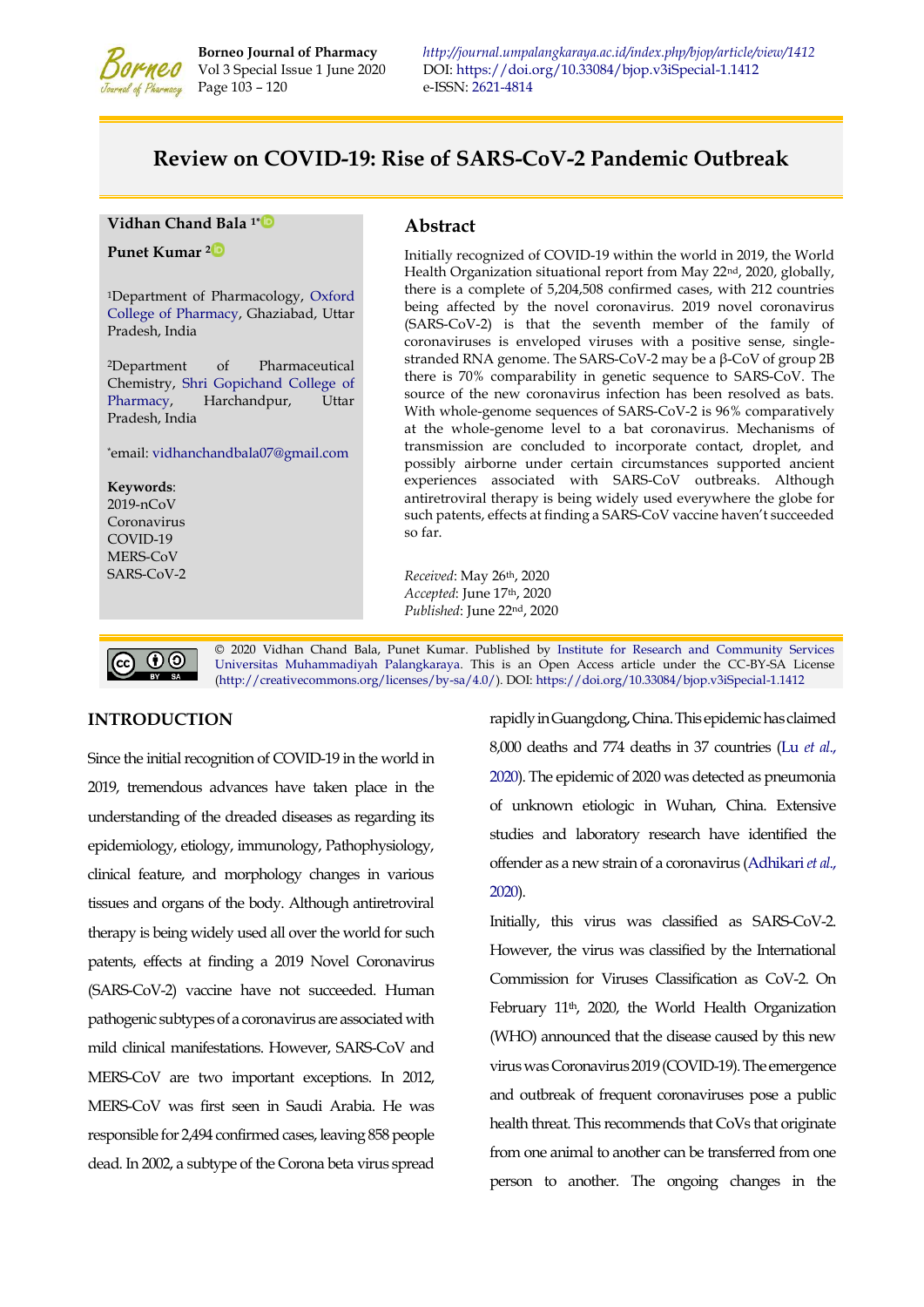environment and climate make the emergence of such infections in the future more likely [\(Hassan](#page-14-0) *et al*., 2020).

# **EPIDEMIOLOGY**

COVID-19 is pandemic in the spread and is seen in all continents. As per the WHO global report 2019, a novel coronavirus recognizing SARS-CoV-2. This is likely the third time in three decades that a zoonotic coronavirus has fall from infecting animals to humans. As of May 25<sup>th</sup>, 2020, 337,687 have died, and 5,204,508 have been infected globally with the center of the outbreak being located in Wuhan but now having spread, with confirmed cases 212 other countries [\(Worldometer, 2020\)](#page-16-0). While the fatality rate of SARS-CoV-2 is less than other recent respiratory virus outbreaks, it rests much higher than other commonly encountered causes of respiratory infection but its full impact is yet undetermined. The WHO has now conformed the coronavirus outbreak to be a public health emergency of international concern [\(Long & Ehrenfeld, 2020\)](#page-15-1). Most infected countries' data of COVID-19 are summarized in **[Figure 1](#page-1-0)**.

<span id="page-1-0"></span>

**Figure 1.** COVID-19 spread and is seen in all continents per May 25th, 2020 [\(Worldometer, 2020\)](#page-16-0) 

Many studies show more clearly that the death rate increases with age, and children younger than 9 years do not appear to be affected significantly, without symptoms or mild symptoms or none of them died due to a COVID-19 infection. For 80-year-olds, about 14.80% of people die as presented in **[Figure 2](#page-1-1)**. Mortality begins to increase for those over 50 years of age. The death rate among people under fifty is 0.02%, while it is 0.8% for those aged 18-44. For ages 45 to 64 years, the ratio is 3.60%, for ages 65 to 79 years is 8.00% and for people over 80 years old is 14.8% [\(Worldometer, 2020\)](#page-16-0).

<span id="page-1-1"></span>

**Figure 2.** The COVID-19 death rate in different age groups per May 25th, 2020 [\(Worldometer, 2020\)](#page-16-0)

The elderly and young people, who suffer from serious diseases, such as diabetes and heart and lung diseases, are at risk of developing a serious disease if they have a coronavirus. The death rate for those without preexisting conditions is around 1%. The Centers for Disease Control and Prevention has published specific guidelines for people in these categories [\(Hafeez](#page-13-0) *et al*., 2020). For people with cardiovascular disease, the death rate is 13.2%, for diabetes 9.2%, for chronic respiratory diseases (such as asthma and chronic lung disease) 8.0%, for high blood pressure (high blood level) 8.4%, and the cancer death rate 7.6%. The data is summarized in **[Figure 3](#page-2-0)**.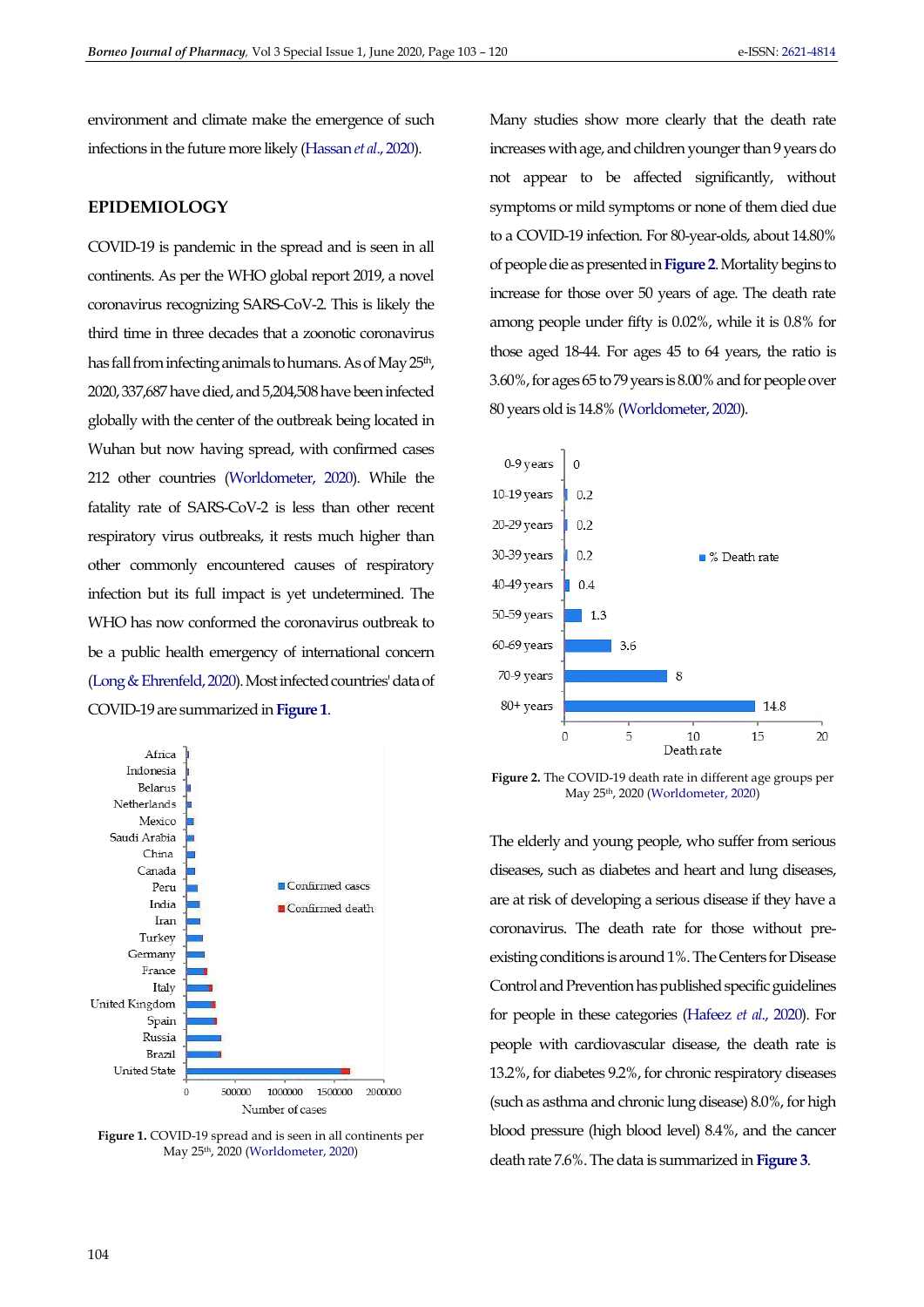<span id="page-2-0"></span>

**Figure 3.** COVID-19 death rate by pre-existing health condition per May 25th, 2020 [\(Worldometer, 2020\)](#page-16-0)

# **ETIOLOGICAL OF COVID-19**

COVID-19 is caused by a single-stranded RNA (retrovirus) virus called the 2019 Novel Coronavirus (SARS-CoV-2). The 2019 Novel Coronavirus or 2019 nCoV is called the Wuhan Virus because it is a never before seen mutation of an animal coronavirus first identified in Wuhan, China, on December 30<sup>th</sup>, 2019. The SARS-CoV-2 is a novel human coronavirus in further to similar coronavirus 229E, NL 63, OC43, HKU1, Middle East respiratory syndrome-related coronavirus (MERS-CoV) and severe acute respiratory syndrome-related coronavirus (SARS-CoV) (Zhu *et al*[., 2020\)](#page-17-0). The SARS-CoV-2 is the seventh member of the coronavirus family (Nidovirales arrangement, Coronaviridae family, and Coronavirinae subgroup) are positive-encapsulated viruses, single-chain RNA genome. With genome sizes feeding on 26 to 32 kb in length, coronaviruses possess the largest genomes of human RNA viruses, after MERS-CoV and SARS-CoV [\(Dhama](#page-13-1) *et al*., 2014; Hui *et al*[., 2020\)](#page-14-1). Thanks to the genome sequencing, the nCoV 2019 gene sequencing became available to the WHO, which enabled various laboratories to produce a diagnostic test for the reverse transcription of a polymerase chain reaction (RT-PCR) specifically for detection of 'viral DNA. The SARS-CoV-2 is the 2B  $β$ -CoV group. With genetic comparability of more than 70% with SARS-CoV (Li *et al*[., 2020\)](#page-14-2). Coronaviruses have begun two large-scale pandemics in the past two decades, SARS and the Middle East respiratory syndrome (MERS) [\(Drosten](#page-13-2) *et al*., [2003;](#page-13-2) Zaki *et al*[., 2012\)](#page-16-1). It has commonly been thought that SARS-CoV-2 which is found in bats could cause a disease outbreak (Fan *et al*[., 2019;](#page-13-3) [Schoeman & Fielding, 2019\)](#page-15-2).

# **ORIGIN OF SARS-CoV-2**

The source of the new coronavirus infection has been resolved as a racket. With the entire genome, the SARS-CoV-2 sequences are 96% identical at the full genome level of the interactive Coronavirus [\(Zhou](#page-17-1) *et al*., 2020). Wu and his colleagues note a genetic analysis of the genetic development of the complete viral genome and conclude that the virus was closely related to a group of SARS coronaviruses that were previously sampled on bats in China (Wu *et al*[., 2020a\)](#page-16-2). Ji and colleagues note a complete sequence analysis and comparison in conjunction with the relative polarization of the use of equivalent codon (RSCU) among animal species based on the SARS-CoV-2 RNA genome sequences, and results show that the virus was a combined virus between a bat coronavirus and another unknown origin coronavirus. They also noticed that the snake was the animal's most likely reservoir due to the RSCU bias of the virus being closest to the snake (Ji *et al*[., 2020\)](#page-14-3). The new coronavirus has demonstrated a similar pattern of infection with other coronaviruses in humans, especially the SARS-CoV and MERS-CoV (Guo *et al*[., 2020;](#page-13-4) [Kumar](#page-14-4) *et al*., 2020).

# **COMPOSITION OF SARS-CoV-2**

Coronary viruses are spherical with diameters of approximately 125 nm, as demonstrated in recent studies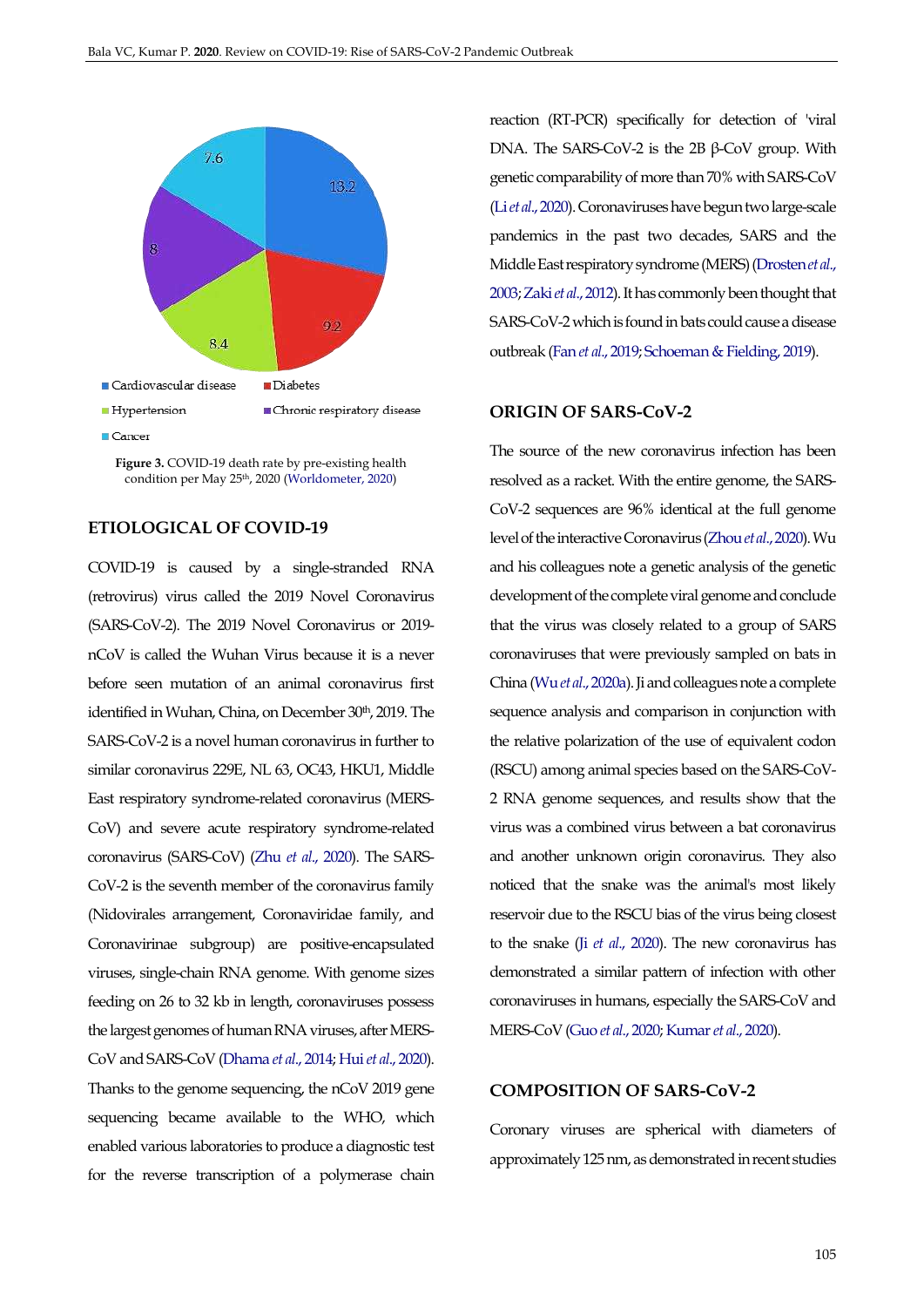by microscopic tomography and electron microscopy. A major characteristic feature of coronaviruses is that clubdropping points emanate from the surface of the virion. These nails are an explanatory feature of the virion and give it the appearance of a solar aura, which gave the name of a coronavirus. In the shell of the virion is the nucleus. Coronaviruses have a unified helical nucleocapsid, which is not unusual for positive RNA viruses but is more common for negative RNA viruses [\(Barcena](#page-11-1) *et al*., 2009).

The structure of the coronavirus contains four major structural proteins as visualized in **[Figure 4](#page-3-0)**. These are advanced proteins (S) membranous proteins (M) casing proteins (E) and nucleocapsid proteins (N) all encoded at the three 'ends of the viral genome. Protein S (~150 kDa), uses the N-terminal signal sequence to access the ER, and it is strongly bound to glycosylate. Homotrimers from the virus-encoded protein S produce a distinct peak structure on the surface of the virus. COVID-19 glycoprotein S could be a first-class fusion protein and a successful binding to the host receptor. In most coronaviruses, S is divided by angry protease in a group of cells into several different peptides denoting S1 (receptor binding domains) and S2 (advanced molecule) [\(Schoeman &](#page-15-2)  [Fielding, 2019\)](#page-15-2).

<span id="page-3-0"></span>

**Figure 4.** Schematic diagram of coronavirus present different membrane proteins

Protein M is the most abundant structural protein in Freon. It is a very weak protein (~25-30 kDa) with three membranous domains [\(Molenkamp & Spaan, 1997\)](#page-15-3) and is supposed to transport virion in its shape. It is a low

ectodomain N-terminal glycosylated and a much larger C-terminal endo domain extends 6 to 8 nm in the viral structure [\(Kuo & Masters, 2013\)](#page-14-5). Although the translation is common to the ER membrane, most M proteins do not have the code sequence [\(Hurst](#page-14-6) *et al*., 2013).

Protein  $E$  ( $\sim$ 8-12 kDa) is found in small quantities in the Freon. Coronavirus E proteins vary greatly but have a typical structure [\(Sturman](#page-16-3) *et al*., 1980). The membrane topology for protein E has not been completely resolved, but most data indicate that it is a transmembrane protein. Protein E contains the ectoderm N-terminal field and the C-terminal endodomain and the ion channel activity. Since they are hostile to other structural proteins, recombinant viruses that lack protein E are not always fatal, although this may depend on the type of virus [\(Klausegger](#page-14-7) *et al*., 1999).

Protein N is the only protein found in the nucleus. It consists of two different fields, the N-domain (NTD) and the C-field (CTD), both of which can bind to RNA in the laboratory, but each field uses different mechanisms to link RNA. Protein N is also graters phosphorylated, and phosphorylation has been recommended to make a structural change that improves viral RNA affinity compared to non-viral RNA. Protein N links the viral genome with string-like beads. Specific cRNAs substrates were identified for protein N; TRS and genomic packing signal. Genomic conditioning signal is individually associated with the second domain or the terminal RNA binding field. N protein also binds nsp3 receptor protein, a key component of the replicate complex protein, and the M protein [\(McBride](#page-15-4) *et al*., 2014). A fifth structural protein, hemagglutinin esterase (HE), is here in a subset of β-CoV. Protein works like hemagglutinin bind to sialic acids with glycoproteins on the surface and contains acetyl esterase activity [\(Graham](#page-13-5)  *et al*[., 2005\)](#page-13-5). These activities are believed to prolong the entry of cells by protein S and the spread of the virus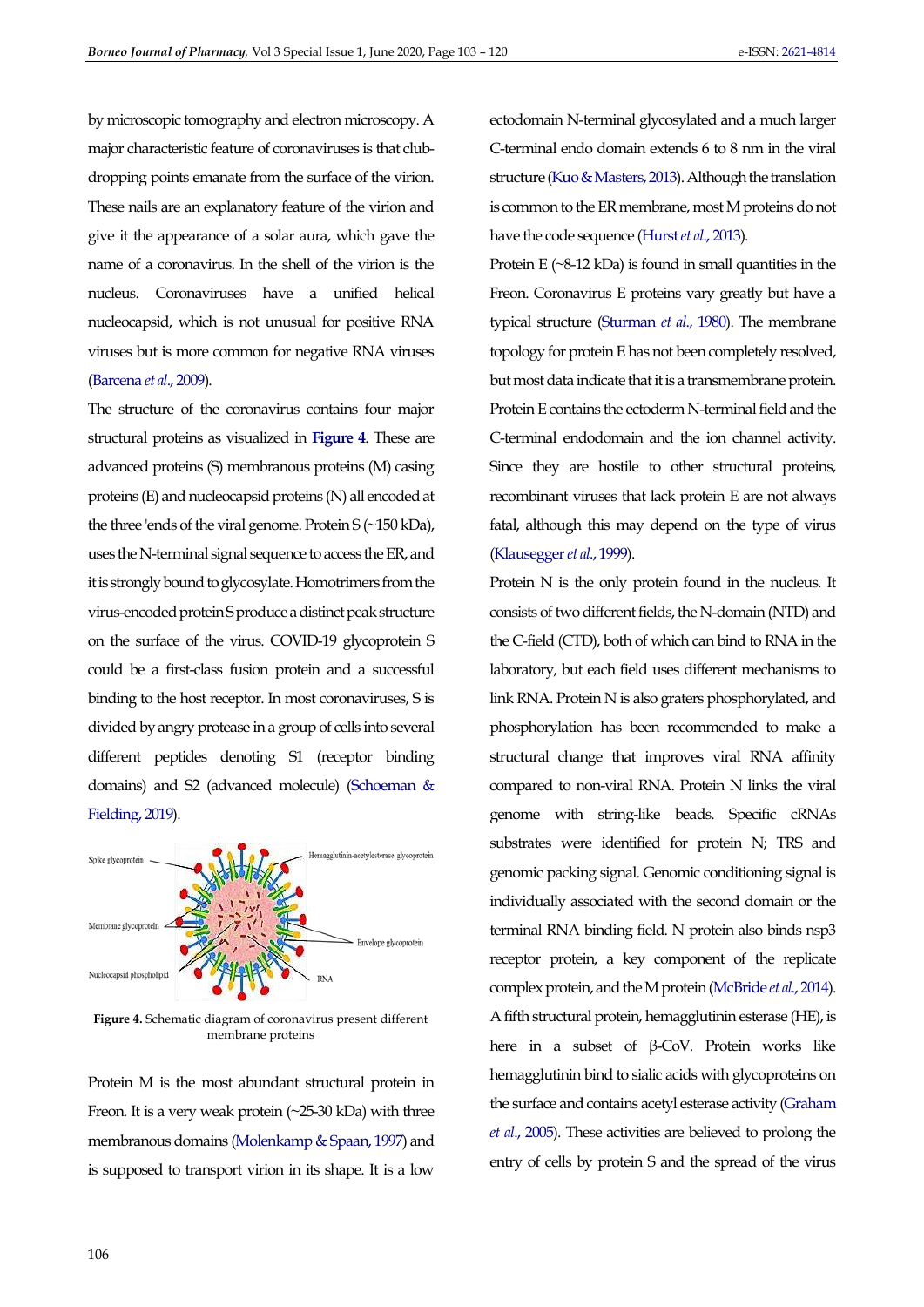through the mucosa [\(Cornillez-Ty](#page-12-0) *et al*., 2009). Interestingly, it increases the nerve idling of the viral hepatitis virus (MHV) [\(Chatterjee](#page-12-1) *et al*., 2009); however, he chooses against tissue culture for unknown reasons [\(Egloff](#page-13-6) *et al*., 2006).

The ORF1a/b consists of about two-thirds of the viral genome and codes for 16 non-structural proteins as summarized in **[Table I](#page-4-0)**. There is a shift in Box-1 between ORF1a and ORF1b, which results in the production of two peptides (pp1a and pp1ab), which are then processed by the viral coded protease at 16 nsp.

<span id="page-4-0"></span>**Table I.** Function of non-structural protein of SARS-CoV-2s

| Protein           | Function                                     | References                |
|-------------------|----------------------------------------------|---------------------------|
| NSP <sub>1</sub>  | Promote cellular mRNA                        | Eriksson et al., 2008;    |
|                   | degradation with the                         | Frieman et al., 2009      |
|                   | translation of the host                      |                           |
|                   | prevent<br>cells<br>innate                   |                           |
|                   | immune response                              |                           |
| NSP <sub>2</sub>  | is<br>no<br>There<br>known                   | Serrano et al., 2009;     |
|                   | function, linked to the                      | Ziebuhr et al., 2001      |
|                   | prohibition of proteins                      |                           |
| NSP <sub>3</sub>  | Multidomain<br>larger                        | Gadlage et al., 2010;     |
|                   | transmembrane proteins                       | Oostra et al., 2008;      |
|                   | interact with activities                     | Egloff et al., 2004       |
|                   | with protein N, promote                      |                           |
|                   | expression<br>the                            |                           |
|                   | cytokines, attach to the                     |                           |
|                   | viral protein, and block                     |                           |
|                   | host's<br>the<br>innate                      |                           |
|                   | immune response.                             |                           |
| NSP <sub>4</sub>  | Potential<br>membrane<br>scaffold<br>protein | Xu et al., 2003           |
|                   | for                                          |                           |
|                   | responsible<br>providing<br>suitable         |                           |
|                   | structure for DMVs                           |                           |
| NSP 5             | cleans<br>viral<br>Mpro                      | Ivanov & Ziebuhr,         |
|                   | polyprotein                                  | 2004                      |
| NSP <sub>6</sub>  | Potential<br>membrane                        | Ivanov et al., 2004       |
|                   | scaffold protein from                        |                           |
|                   | transliterating<br>viral                     |                           |
|                   | protein.                                     |                           |
| NSP 7             | The formation of a super                     | Eckerle et al., 2010      |
|                   | complex hexadecameric                        |                           |
|                   | with nsp8 could serve as                     |                           |
| NSP <sub>8</sub>  | The formation of a super                     | Eckerle et al., 2007      |
|                   | complex hexadecameric                        |                           |
|                   | with nsp7 could serve as                     |                           |
|                   | practical clamp<br>for<br>a                  |                           |
|                   | RNA polymerase                               |                           |
| NSP <sub>9</sub>  | Host-based<br><b>RNA</b>                     | Chen <i>et al.</i> , 2019 |
|                   | binding protein                              |                           |
| NSP <sub>10</sub> | The cofactor of nsp16                        | Bhardwaj et al.,          |
|                   | nsp14<br>forms<br>and                        | 2006                      |
|                   | heterogeneous                                |                           |
|                   | modulator with<br>both                       |                           |
|                   | and enhance Exon and                         |                           |
|                   | 2-O-MT activity                              |                           |
| <b>NSP 11</b>     | Cleavage of pp1a at the                      | Decroly et al., 2008      |
|                   | NSP 10/12 junction                           |                           |

| <b>NSP12</b>  | RNA-dependent<br>RNA          | Decroly et al., 2008 |  |
|---------------|-------------------------------|----------------------|--|
|               | RdRp<br>polymerase,           |                      |  |
|               | (enzyme activity)             |                      |  |
| <b>NSP13</b>  | <b>Nucleoside</b>             | Züst et al., 2011;   |  |
|               | Triphosphatase                | Cheng & Shan,        |  |
|               | (NTPase)<br>enzyme)           | 2020                 |  |
|               | activities                    |                      |  |
| <b>NSP 14</b> | N7-MTase activities of        | Chen et al., 2019    |  |
|               | viral genomes                 |                      |  |
| <b>NSP 15</b> | The major role of NSP 15      | Bhardwaj et al.,     |  |
|               | coronavirus<br>in             | 2004                 |  |
|               | replication                   |                      |  |
| <b>NSP16</b>  | $2'$ -O-MT<br>$(ribose 2'-O-$ | Decroly et al., 2011 |  |
|               | methyltransferase)            |                      |  |
|               | activity                      |                      |  |

# **TRANSMISSION ROUTES OF SARS-CoV-2**

The coronavirus first announced in December 2019 is now a public health emergency of international concern. Epidemiologists are working to update estimates the number of cases; genome samples of the pathogen are being sequenced and results are being shared [\(Zheng,](#page-17-4)  [2020\)](#page-17-4). Mechanisms of transmission are concluding to incorporate contact, droplet, and possibly airborne under certain circumstances supported on historical experiences associated with SARS-CoV outbreaks [\(Yu](#page-16-5) *et al*[., 2020;](#page-16-5) [Christian](#page-12-7) *et al*., 2004).

#### *Respiratory droplet*

Respiratory infection may be transmitted through droplets of varied sizes; when the droplet partials are smaller than 5-10  $\mu$ m in diameter, they called respiratory droplets, and after they are smaller than 5  $\mu$ m in diameter they're called as droplet nuclei, per present evidence, COVID-19 virus is primarily transmitted between people through respiratory droplets and parson to parson close contact routes. Droplet spread occurs when an individual is in close contact (within a minute) with people who have respiratory symptoms (e.g. coughing or sneezing) and is therefore in danger of getting his/her mucosa (mouth and nose) or conjunctive (eyes) exposed to potentially infective respiratory droplets. Transmission can also occur through fomites with the immediate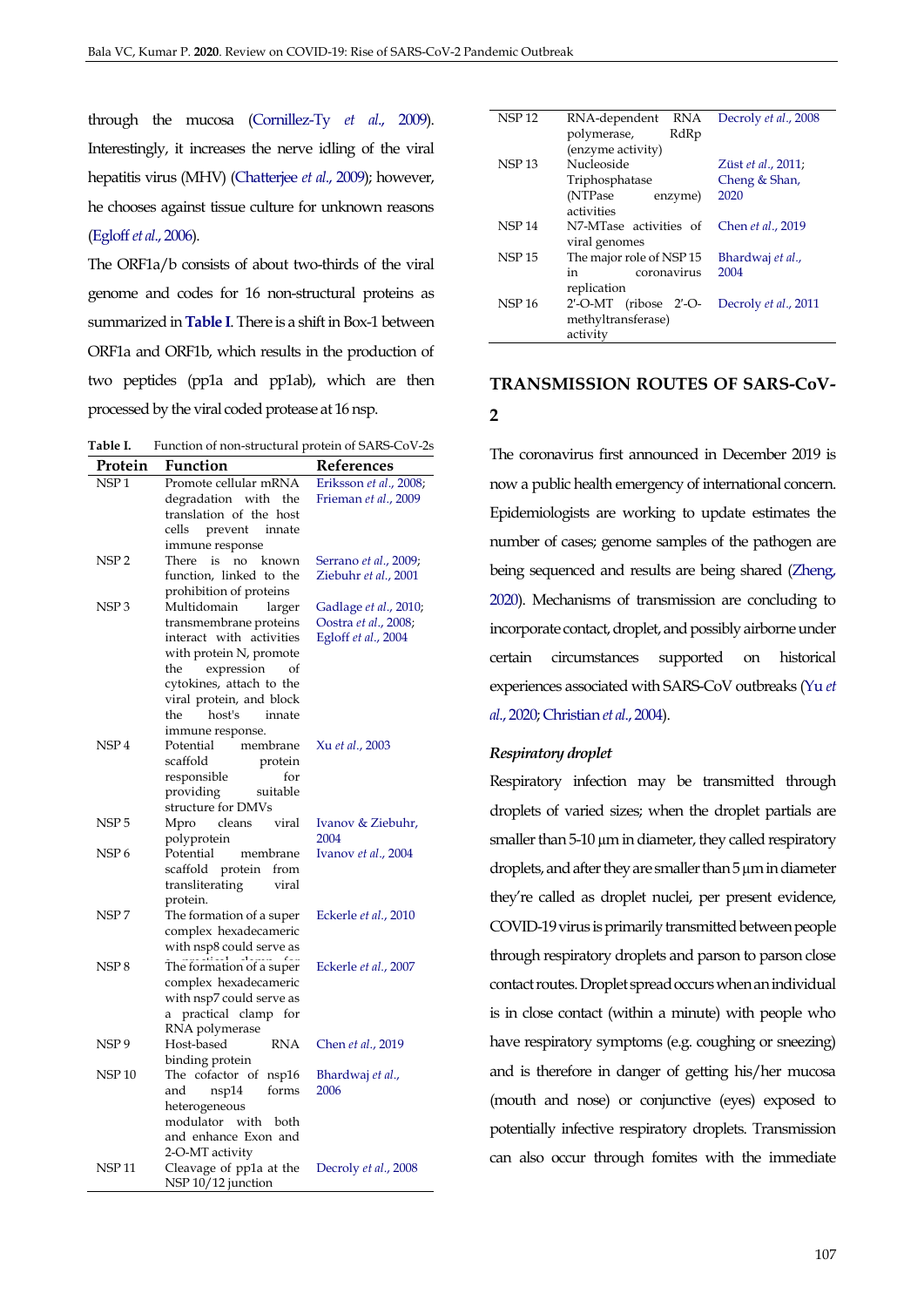environment around the infected parson [\(Dbouk &](#page-12-8)  [Drikakis, 2020\)](#page-12-8).

## *Focal-oral routes*

There is some evidence that COVID-19 infection may attend to intestinal infection and be present in fasces. However, thus for just one study has cultured the COVID-19 virus from one stool specimen [\(Zhang](#page-17-5) *et al*., [2020a\)](#page-17-5). There are no announced of fecal-oral transmission of the COVID-19 virus thus for. The fundamental reproduction number (R0) for this infection, given variable host and environmental factors, is measurement within the initial outbreak to be between 2.2 and 3.6 (number of cases generated after exposure to at least one patient), which is said to SARS-CoV but on top of MERS-CoV (Zhao *et al*[., 2020\)](#page-17-6).

People who live or travel a lot in Hubei province are at risk of infection. Also, doctors and health officials who are infected to new coronavirus patients have a good chance of contracting the virus, despite appropriate preventive measures. One of the first signs of transmission between people is health care providers who develop the disease.

# **PATHOGENESIS OF COVID-19**

The pathogenesis of COVID-19 infection is mostly related to the depletion of type 2 respiratory pneumocyte cells resulting in profound alveoli destruction as visualized in **[Figure 5](#page-6-0)**.

#### *Selective tropism for pneumocyte molecular receptor*

The first coronavirus receptors were identified by the MHV receptor as listed in **[Table II](#page-5-0)**. The MHV binds to the Murine carcinoembryonic antigens related adhesion molecule 1 (mCEACAM1) adhesion molecule (the adhesion molecule of membranous cancer cell antigen) to cell injury. The mCEACAM1 can be a type I membrane protein linked to the immunoglobulin superfamily. The mCEACAM1 can be a multifunctional protein that has manic roles in cell adhesion and signaling, among other things. Ectodomain of mCEACAM1 has four established causes of IgM such as domains, N, A1, B, and A2. The mCEACAM1's N-terminal N field shares the MHV connection [\(Belouzard](#page-11-3) *et al*., 2012).

# *The intervention of the virus at the site of binding of receptors*

The entry of the encapsulated virus may occur directly on the cell surface after attachment to the receptor or after its absorption by the multiplication of cells with fusion in the endosomal chamber. The fusion of viral membranes with the host membranes occurs due to the large corresponding changes in the peak of the protein. Over time, coronaviruses modified their climax of proteins, resulting in a group of catalysts that would not activate their fusion. These matching changes will begin by binding to the receptor but may have additional catalysts such as pH acidification or protein activation [\(Cheng](#page-12-9) *et al*[., 2004\)](#page-12-9).

<span id="page-5-0"></span>

| Table II. Different types of receptors proteins presence of |
|-------------------------------------------------------------|
| different coronavirus species                               |

| <b>Classes</b><br>of Virus | Species       | Receptor                      | References                  |
|----------------------------|---------------|-------------------------------|-----------------------------|
| a-CoV                      | <b>TGEV</b>   | Aminopeptidase                | Delmas et al.,              |
|                            |               | N(APN)                        | 1992                        |
|                            | CCoV          | <b>APN</b>                    | Benbacer<br>et<br>al., 1997 |
|                            | FeCoV         | <b>APN</b>                    | Tresnan et al.,<br>1996     |
|                            | <b>PEDV</b>   | <b>APN</b>                    | Li et al., 2007             |
|                            | HCoV-<br>229E | <b>APN</b>                    | Yeager et al.,<br>1992      |
|                            | HCoV-         | Angiotensin-                  | Hofmann<br>et.              |
|                            | <b>NL63</b>   | converting<br>enzyme 2 (ACE2) | al., 2005                   |
| β-CoV                      | <b>BCoV</b>   | N-acetyl-9-O-                 | Schultze<br>&               |
|                            |               | acetylneuraminic<br>acid      | Herrler, 1992               |
|                            | <b>MHV</b>    | Murine                        | Nedellec<br>et              |
|                            |               | carcinoembryonic              | al., 1994;                  |
|                            |               | related<br>antigens           | Williams<br>et              |
|                            |               | adhesion                      | al., 1991                   |
|                            |               | molecule<br>1                 |                             |
|                            |               | (mCEACAM)                     |                             |
|                            | SARS-<br>CoV  | ACE2                          | Li et al., 2003             |
|                            | MERS-         | Dipeptidyl                    | Raj et al., 2013            |
|                            | CoV           | peptidase<br>4<br>(DPP4)      |                             |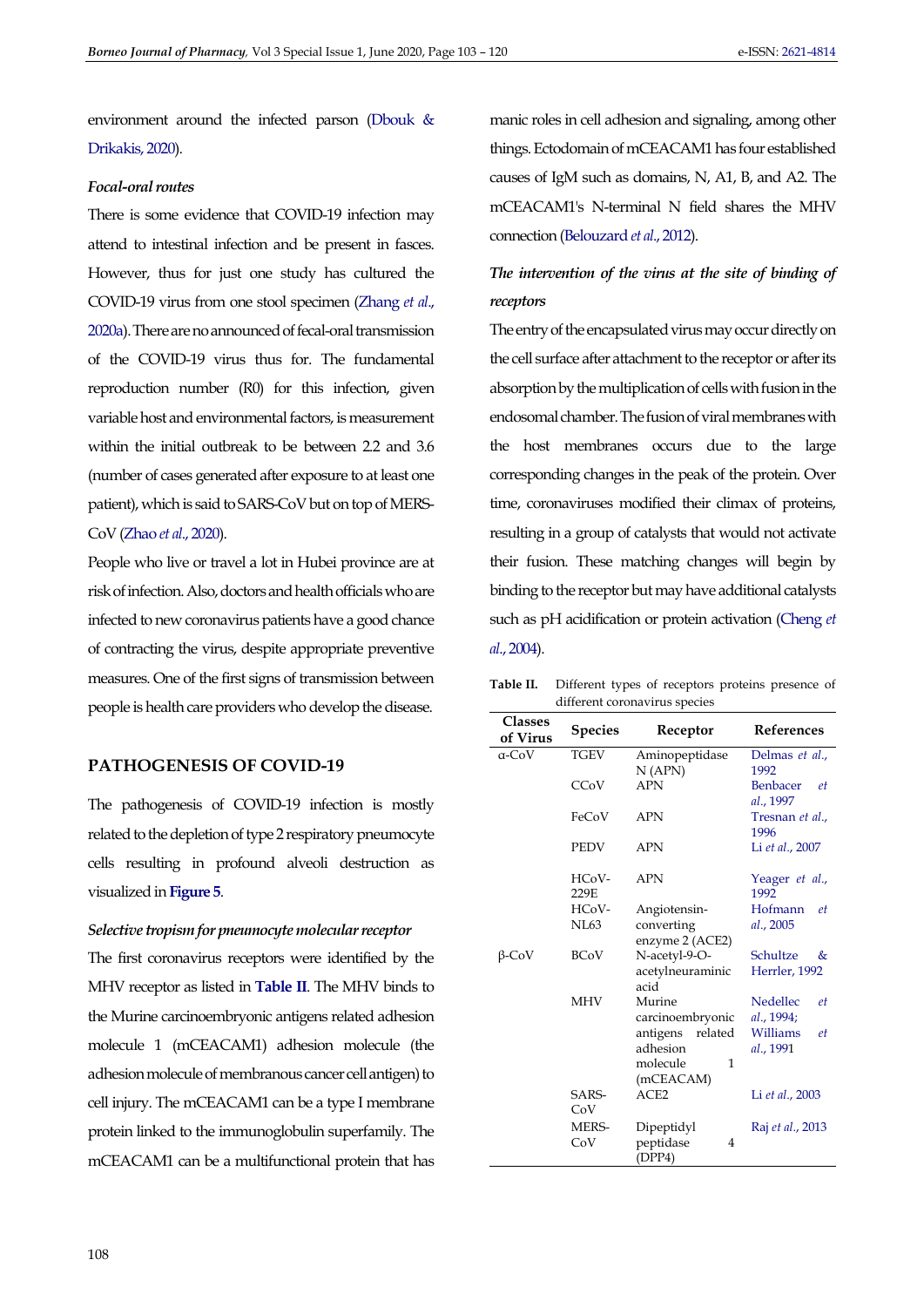## *Integration of viral DNA into the host cell*

The primary association of virion with the host cell begins with interactions between protein S and its receptor. Recipient binding domain (RBD) sites within the S1 protein S site of the coronavirus vary depending on the virus, some have RBD at the end N of S1 (MHV), while others SARS-CoV have an RBD at the C term of S1 [\(Krijnse-Locker](#page-14-12) *et al*., 1994). The interaction of S protein receptors is the primary determinant of coronaviruses to infect host species and also leads to polarization of the virus tissue. SARS-CoV and HCoV-NL63 use the ACE2 as a receptor, enter the MHV via mCEACAM1, and connect the newly identified MERS-CoV with dipeptidyl peptidase 4 (DPP4) to enter human cells as presented in **Table II**.

#### *Repetition*

The next step in the life cycle of a coronavirus is to translate the mimic gene from the viral genomic RNA. The gene codes for two large ORFs, rep1a and rep1b, which connect to two homogeneous polypropylene proteins, pp1a and pp1ab. To deliver multiple proteins, the virus uses a sliding sequence (5'-UUUAAAC-3') and RNA pseudoknot that causes the displacement of the ribosome frame from the rep1a reading frame towards the ORF rep1b. In most cases, the ribosome breaks down the pseudoknot structure and extends the translation until it satisfies colonic stop code 1. Sometimes, the false node prevents the ribosome from continuing to elongate, resulting in a temporary stop in the slippery sequence, adjusting the reading frame by moving the nucleotide, and turning-1 frame before the ribosome can dissolve the pseudoknot structure and extend the translation to rep1b, which leads to an interpretation of pp1ab [\(Cheng](#page-12-11)  [& Shan, 2020;](#page-12-11) Yu *et al*[., 2004\)](#page-16-5).

<span id="page-6-0"></span>

**Figure 5.** Replication process of SARS-CoV-2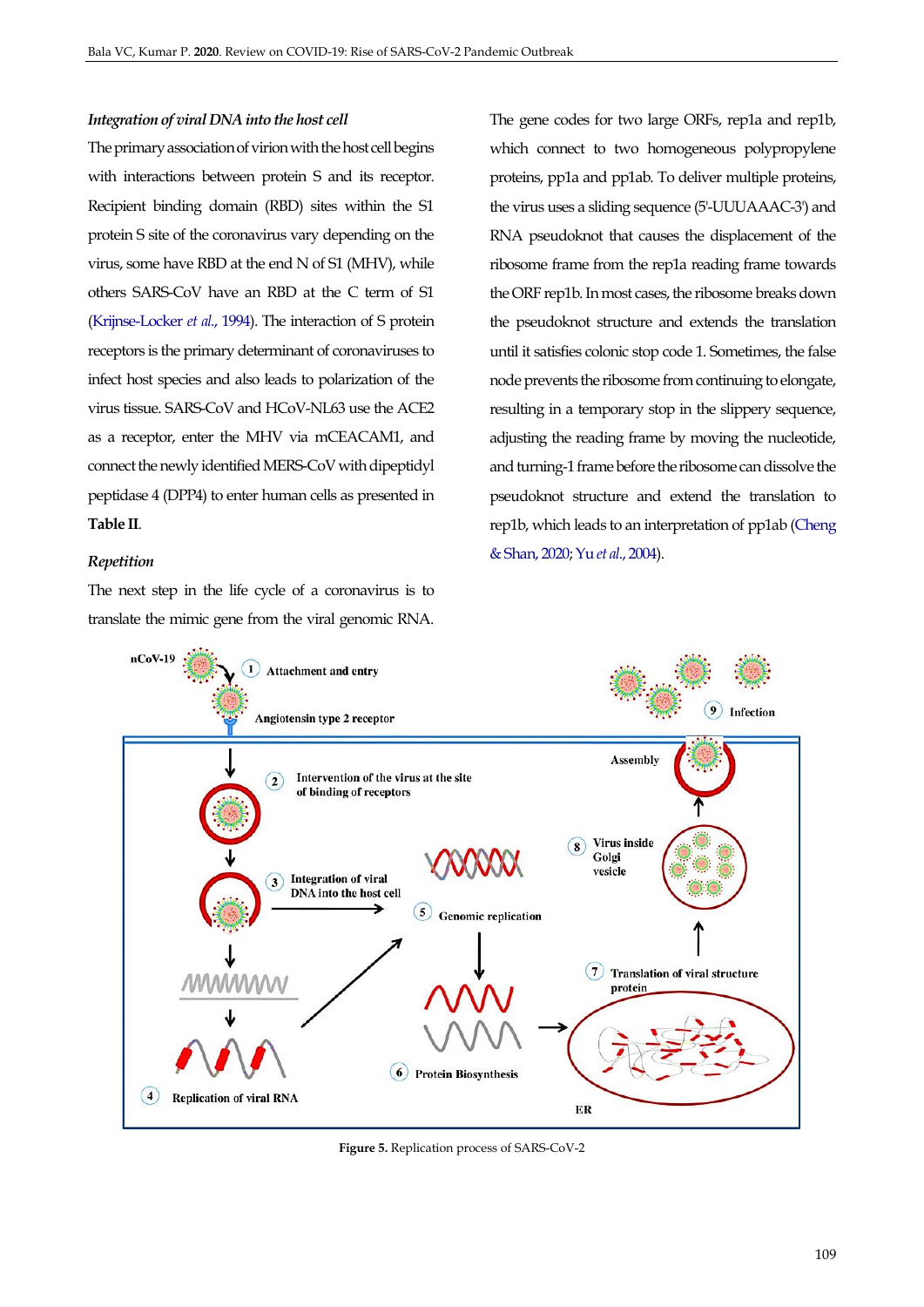## *Destruction of type 2 respiratory pneumocyte cell*

Viral particles transcribed into the respiratory type 2 lung cell begin to form buds forming the cell wall of the host cell. When these particles separate from the affected host cell, they damage part of the cell membrane of the host cell and cause the host cell to die by programmed cell death.

## *Viral spread*

After reproduction and synthesis of RNA without genome, viral structural proteins S, E, and M are translated and inserted into the endoplasmic reticulum (ER). These proteins travel along the secretory pathway in the endoplasmic reticulum - Golgi compartment (ERGIC) [\(Tooze](#page-16-9) *et al*., 1984; [de Haan & Rottier, 2005\)](#page-13-13). There, viral genomes coated with N protein in ERGIC membranes contain viral structural proteins, forming mature virions [\(Arons](#page-11-5) *et al*., 2020).

## **SYMPTOMS OF COVID-19**

The maximum number of patients infected with the virus will suffer from colds and influenza, while a few will remain asymptomatic. About 80% of patients will experience mild symptoms of the disease. Adults have the best immunity to fight infection, but the disadvantage is that they are more likely to spread infection and a recent study of nearly 140 patients at Zhong nan Hospital of Wuhan University has revealed two different. Types of symptoms that lead to a disease known as COVID-19. Almost 99% of the patients developed a very hot fever, while more than half of them experienced fatigue and a dry cough. A third of the patients developed a dry cough and difficulty breathing (Yi*et al*[., 2020;](#page-16-10) Fu *et al*[., 2020\)](#page-13-14).

# **DIAGNOSIS OF COVID-19**

The diagnosis allows suspects to understand whether they are infected or not. Diagnosis can help get the care they need and can help them take steps to reduce the likelihood of injury to others. If a person develops symptoms of coronavirus 2019 and is exposed to the virus, he consults a doctor. The doctor can decide whether or not to test COVID-19 based on individual signs and symptoms. The doctor can also determine if the person is in close contact with a person diagnosed with COVID-19 or who has visited or lived in areas where the community has continued to spread COVID-19 in the past 14 days (Jin *et al*[., 2020\)](#page-14-13).

## *Direct detection*

The SARS-CoV-2 infection is detected by special laboratory tests that require samples such as throat swabs or lung fluid. This method is called a PCR test and it takes 24 to 48 hours to get the final results. WHO recommends sampling the upper and lower respiratory tract. This can be done with sputum, bronchial lavage, or end-trachea sucking. These samples will then determine the viral RNA identity using a polymerase chain reaction (PCR). If a positive test result is obtained, it is recommended to repeat the activation test. Negative tests with strong clinical suspicion are also recommended for repeated testing [\(Kumar](#page-14-4) *et al*., 2020[; Hassan](#page-14-0) *et al*., 2020).

#### *Serological test*

The SARS-CoV ELISA and IgM ELISA Inner control kits were developed using IDR 3 N SARS-CoV as antigens, which share 90% amino acid alkene identity with all or all SARSr-CoVs2. For IgG analysis, the 96-well MaxiSorp Nunc-Immuno ELISA sheet (100 ng per well) was coated overnight with recombinant N protein. Human sera are used at 1:20 dilution for one hour at 37°C. Monoclonal antibody IgG HRP (Kyab Biotech) was used at a dilution of 1 : 40000. OD value (calculated 450-630 nm). For IgM analysis, the 96-well MaxiSorp Nunc-Immuno ELISA sheet (500 ng per well) was coated overnight using antihuman IgM (μ series). Human sera are used at 1 : 100 dilutions for 40 minutes at 37°C, and then incubated with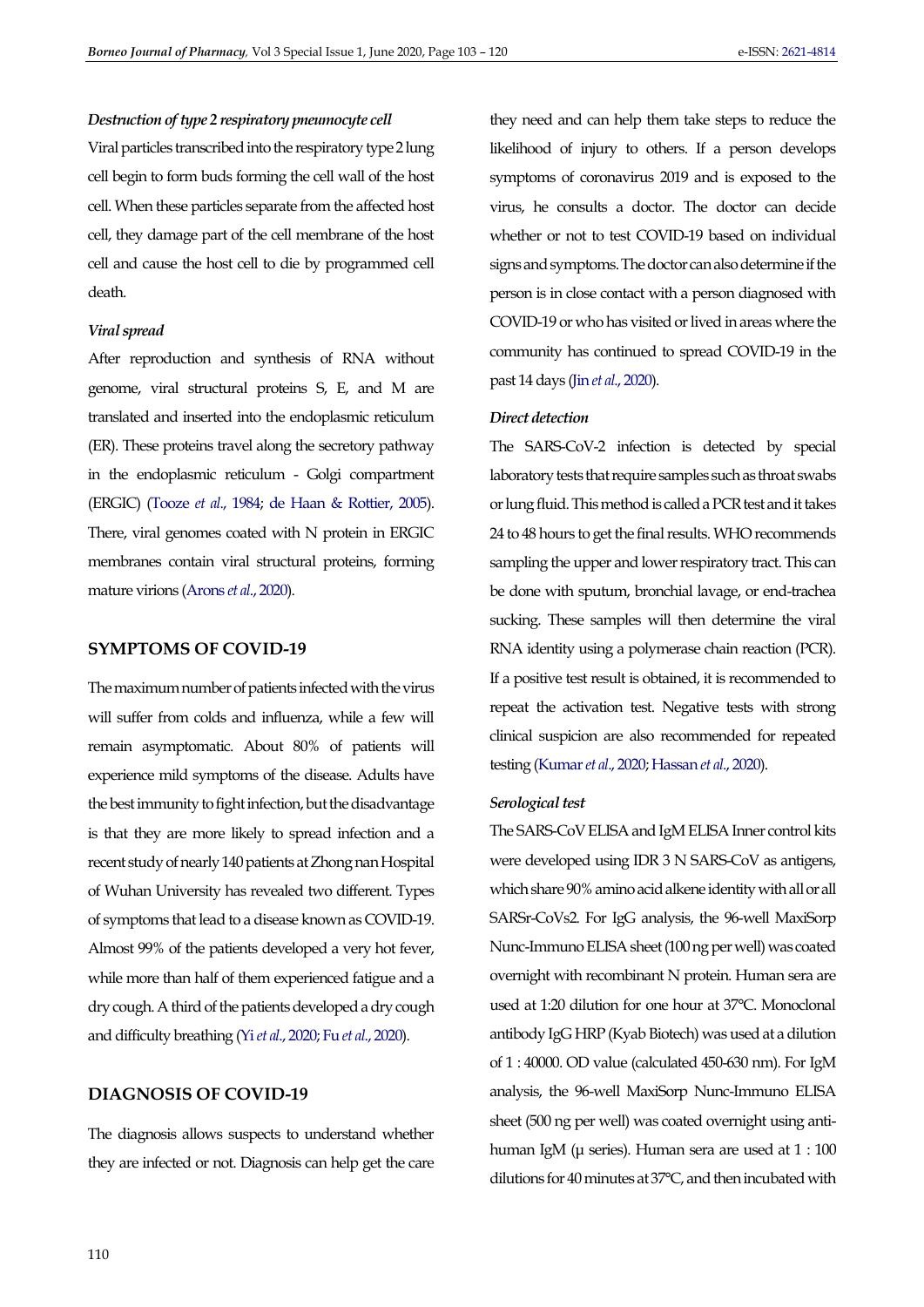anti-Rp. 3 N HRP (Kyab Biotech) antibodies at 1: 4,000 dilutions. OD values (450) - 630 nm) are calculated [\(Okba](#page-15-11)  *et al*[., 2020\)](#page-15-11).

# *RNA vaccines*

Modern Biotechnology Company in Cambridge has prepared a test vaccine for coronavirus diagnosis. This rapid change is due to the unique advantages of RNA vaccines, says MIT Professor Daniel Anderson that the main advantage of the RNA message is the speed with which you can define and use a new sequence to find a new vaccine [\(World Health Organization, 2020\)](#page-16-11).

#### *Molecular examinations*

Currently, many of the tests that reveal SARS-CoV-2 are prepared internally, commercially, or under development. Some tests can only detect the new virus, and some tests can also detect other strains that are genetically similar [\(Trafton](#page-16-12) *et al*., 2020).

# **TREATMENT OF COVID-19**

Currently, there is no specific treatment, vaccine, or drug for the virus. However, healthcare professionals have many ways to help patients. First, early diagnosis helps stop the spread of the disease, making society a safer place for everyday life. Second, there are supportive care options that seem to work miracles with new coronavirus patients.

## *General treatment*

A confirmed COVID-19 patient needs complete bed rest and supportive treatment, ensuring that enough calories and fluids are consumed to reduce the risk of dehydration. Water and homeostasis must be maintained while monitoring vital signs and oxygen saturation; keep the airways clean and inhale the oxygen in more severe cases; Measure blood count, creative protein, urine test and other biochemical blood clues, including liver and kidney functions, group of heart muscle enzymes, and clotting function depending on patient conditions. Chest imaging should be reviewed continuously, and blood gas should be analyzed if necessary [\(Zhejiang University School of Medicine,](#page-17-7)  [2020\)](#page-17-7).

#### *Symptomatic treatment*

Control measures are needed for patients with a high fever. Antipyretic treatment should be done if the temperature exceeds 38.5°C. Warm baths and antipyretic stains are preferred as a precautionary measure to reduce the temperature. Common medications include oral ibuprofen, 5-10 mg/kg each; Oral acetaminophen, 10 to 15 mg/kg at a time [\(Zhejiang University School of](#page-17-7)  [Medicine, 2020\)](#page-17-7).

## *Oxygen therapy*

The risk of hypoxia increases when the virus targets the lungs. A nasal catheter and an oxygen mask should be provided to the patient immediately. In an emergency, non-invasive or invasive mechanical ventilation should be provided to the patient (Shen *et al*[., 2020\)](#page-16-13).

#### *Antiviral drugs*

Various antiviral drugs, including interferon-alpha (IFNα), lopinavir/ritonavir, chloroquine phosphate, ribavirin, and arbidol are therapeutically useful for the prevention, diagnosis, and treatment of new induced pneumonia by SARS-CoV-2 by the National Health Committee (CNS) of the People's Republic of China For the temporary treatment of COVID-19. IFN-α is a widespread antiviral that is usually used to treat hepatitis, although it has been reported to prevent SARS reproduction in CoV *in vitro*. IFN-α is given as a vapor twice a day. Fifth editions of the guidelines approved antiviral drugs including IFN-α, lopinavir/ritonavir, and ribavirin for the treatment of COVID-19. Chloroquine is incorporated in the sixth version of the guidelines based on preliminary results of clinical studies. The specific method for administering IFN-α is the inhalation of vapor at a dose of 5 million units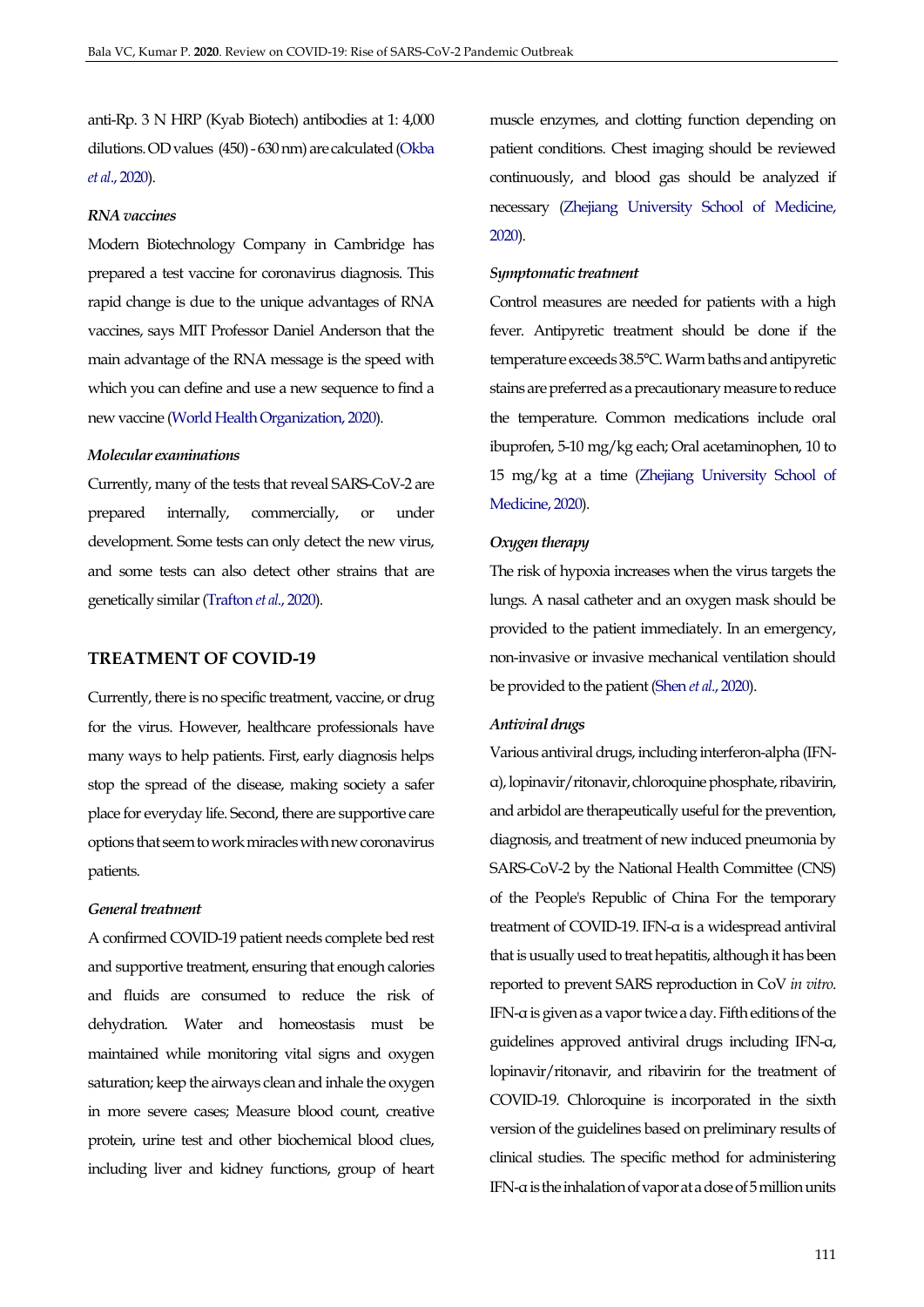(and 2 ml of sterile water for injection) for adults, twice a day. The dose of lopinavir/ritonavir is 400 mg/100 mg for adults, twice daily. Ribavirin should be administered by intravenous infusion at a dose of 500 mg for adults, 2- 3 times/day in combination with IFN-α or lopinavir/ritonavir. Oral chloroquine phosphate is administered in a dose of 500 mg (300 mg of chloroquine) for adults, twice a day. Arbidol is given orally at a dosage of 200 mg for adults, three times/day. The duration of treatment does not exceed 10 days (Zhang *et al*[., 2020b;](#page-17-8)  Wu *et al*[., 2020b\)](#page-16-14).

Favipiravir is a new drug in clinical trials for the treatment of COVID-19. On February 15<sup>th</sup>, 2020, China agreed that it was a useful drug for treating the new flu. It works by inhibiting the enzyme-dependent RNA polymerase RNA. Favipiravir is transformed into an active phosphorylate (favipiravir-RTP) form in cells and is recognized as a substrate by viral RNA polymerase, thereby inhibiting the activity of RNA polymerase. Therefore, favipiravir may have a potent antiviral effect on SARS-CoV-2, which is the RNA virus [\(Yavuz & Unal,](#page-16-15)  [2020\)](#page-16-15).

Remdesivir is another investigative drug in the clinical trial for the treatment of COVID-19. Remdesivir is a broad-spectrum nucleoside and antiviral analog. Animal experiments have indicated that remdesivir can effectively reduce viral load in lung tissue in mice infected with MERS-CoV virus, improve lung function and reduce pathological damage to lung tissue [\(Wu](#page-16-14) *et al*., [2020b;](#page-16-14) Cao *et al*[., 2020\)](#page-12-12).

A team of researchers from the Shanghai Materia Medica Institute and the Shanghai University of Technology conducted silicon drugs and enzyme activity testing and reported 30 workers who might have antiviral activity against SARS-CoV-2 on January 25<sup>th</sup>, 2020. These factors are indinavir, saquinavir, lopinavir, Carfilzomib, ritonavir, remdesivir, atazanavir, darunavir, tipranavir,

fosamprenavir, enzaplatovir, presatovir, abacavir, bortezomib, cyclosporine A and cinanserin. It has also been proven that some Chinese herbal medicines such as Rhizoma Polygoni Cuspidati and Radix Sophorae Tonkinensis contain certain active ingredients that were effective against COV-2 (Shen *et al*[., 2020\)](#page-16-13).

## *Antibiotic drugs*

The third class of medicinal drugs is Azithromycin, a class of antibiotics known as macrolide that is used to treat infections such as bronchitis, pneumonia, and MAC infection (*Mycobacterium avium complex*). With the spread of SARS-CoV-2, many countries around the world have started developing countermeasures to limit the spread of the disease. The authors found that in addition to hydroxychloroquine, another FDA-approved drug known as Azithromycin had therapeutic effects against COVID-19 in a study accompanied by a University of New Mexico research group [\(Choudhary & Sharma,](#page-12-13)  [2020\)](#page-12-13).

## *Anti-coagulating therapy*

Hospital patients with severe medical illness are at an increased risk of developing VTE up to 90 days after discharge. This result should apply to COVID-19 patients, although infection data don't seem to be yet available. Therefore, it is reasonable to think of long blood clots occurring after prolonged discharge using a regulated approved system (such as betrixaban 160 mg on the first day, followed by 80 mg once daily for 35 to 42 days; or rivaroxaban 10 mg daily for 31 to 39 Days) [\(Porfidia & Pola, 2020\)](#page-15-12).

#### *Boosts the immune system*

In addition to basic disease prevention and true defense, there is a strong immune system. The human body is better able to fight disease when the immune system is impulsive and people have to get fit to get the perfect shape. In this critical condition, get enough sleep and a little fresh air and the sun every day. People also need to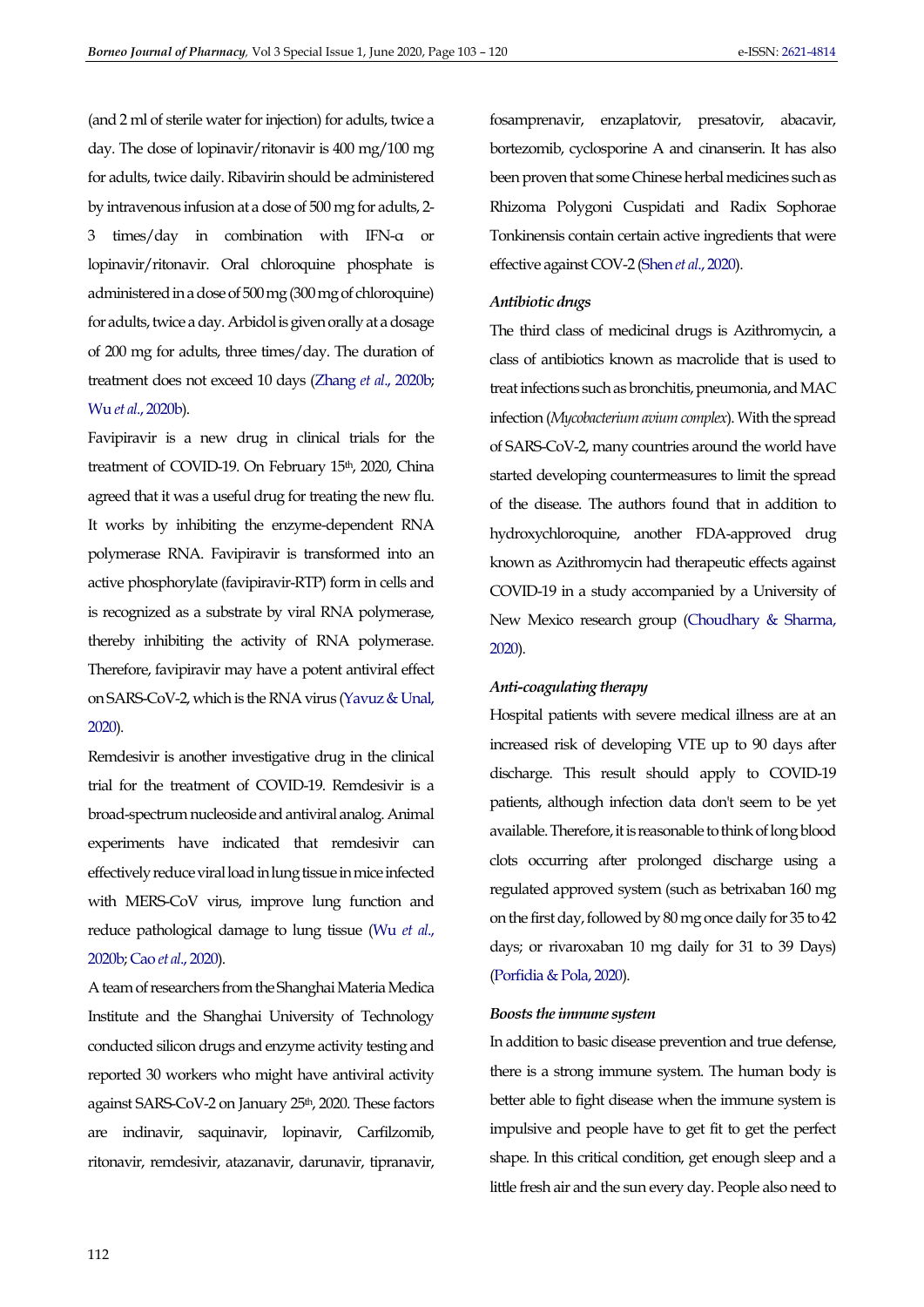stay hydrated, reduce excessively processed foods, and make sure to eat enough micronutrients when they can do their best with what they can find in grocery stores right now [\(Taghizadeh-Hesary & Akbari, 2020\)](#page-16-16).

# **PREVENTION AND CONTROL OF COVID-19**

This new virus often features a limited geographic spread [\(Zappa](#page-17-9) *et al*., 2009). However, there are the amounts of hygiene measures that are recommended to guard against the infection and for the spread the include following advisory are covering your mouth and nose with masks, avoiding close contact with those that are sick, stop shaking hand with one other, washing hands regularly after one hour with soap, avoiding unnecessary contact with animals and hand washing, use of masks and PPE (Personal protective equipment), drinking warm water daily, sanitize your hands time to time [\(Singhal, 2020\)](#page-16-17).

#### *Steps to protect yourself*

- 1. Wash your hands regularly and completely with soap and water for at least 20 seconds or with an alcohol-based hand sanitizer (a hand sanitizer that contains at least 60% alcohol), rub the cover thoroughly together so that it does not dry out, especially after visiting a public place, or after blowing your nose or sneeze as well as cough.
- 2. Hands touch many surfaces and catch viruses, and these contaminated hands can spread the virus to your nose, eyes, or mouth. So, avoid touching these organs with unwashed hands. Because from there, the virus can enter the body and make people sick.
- 3. Maintain a social distance (keep at least 1 m or 3 feet between you and anyone) and avoid close contact with patients (who cough or sneeze). When infected or sneeze, they spray small drops from their nose or mouth that may contain the COVID-19 virus. A

person can breathe these drops [\(Centers for Disease](#page-12-14)  [Control and Prevention, 2020\)](#page-12-14).

### *Steps to protect others*

- 1. Stay home if you are not feeling well unless you will get medical treatment.
- 2. If you have a cough, fever, and difficulty breathing, see your doctor online, see your doctor.
- 3. If you are sick, avoid using public transportation.
- 4. When you cough or sneeze, cover your mouth and nose with a tissue.
- 5. Throw used tissue into the trash and wash your hands immediately with cleansing water and soap.
- 6. If possible, stay isolated in a room separate from family and pets and wear a face mask when you are with other people (for example, sharing a room or car). If you are unable to wear a face mask (for reasons related to breathing difficulties or for any other reason), you cover coughs and sneezes, but when people caring for you enter your room they should wear a face mask (face masks may be low in width and should be kept for caregivers).
- 7. Stay home for some time and follow your doctor's instructions.
- 8. If you are sick, avoid sharing bedding, dishes, glasses, and other household items.
- 9. Use a separate bathroom and toilet, if possible.
- 10. If the surfaces are dirty, clean them and use detergents or antiseptic soaps and water before using the disinfectant,
- 11. Apply antiseptic daily to frequently affected surfaces. This includes offices, telephones, keyboards, toilets, faucets, tables, door handles, lighting switches, counters, knobs, and basins.
- 12. Identify and isolate suspected cases.
- 13. Before starting clinical care, identify potential cases as soon as possible and isolate suspects separately from those who have confirmed cases of COVID-19, to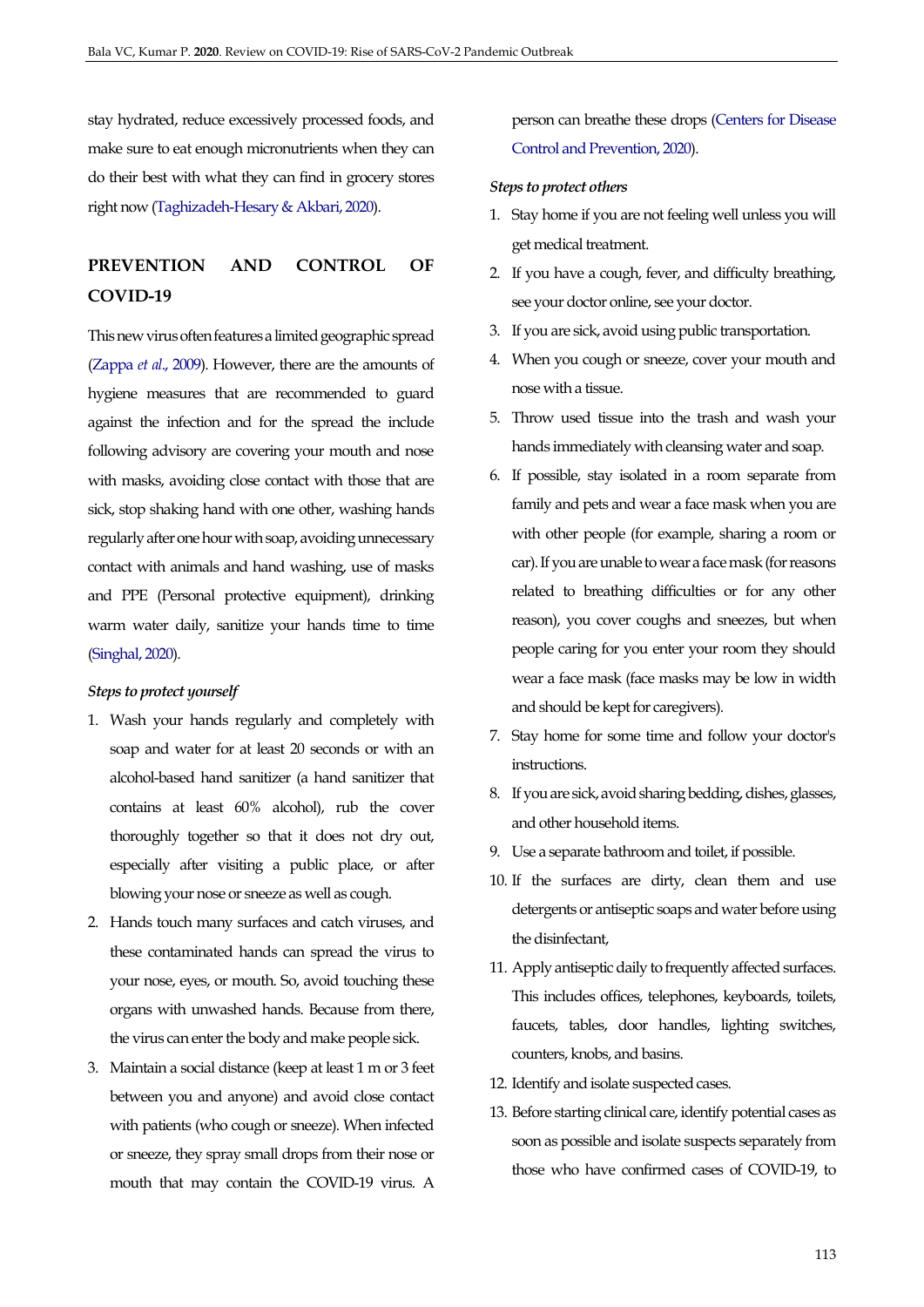prevent the possible transmission of infection to other patients and nursing staff.

- 14. Avoid direct physical contact (including physical examination and exposure) to other respiratory and physical secretions. For example, move the possibility of infectious people into isolation rooms and close the doors. In the workplace, make the distance between workers, clients, and other visitors, especially from the location of potentially infectious people.
- 15. If there is a need to isolate a patient or a group of patients, pharmacies must determine and prepare an appropriate space.
- 16. Most patients coming to community pharmacies are unlikely to have COVID-19. If you have symptoms of a cough, cold, or flu-like symptoms, but not related to COVID-19, or the date of travel or contact, pharmacies should do so following their best practices and routine infection risk management. Across to other employees and patients.
- 17. Restrict the number of individuals entering isolation areas, including the bedroom of a patient with suspected and confirmed COVID-19.
- 18. To practice safe work, protect workers from close contact with the affected person using additional technical and administrative controls [\(Occupational](#page-15-13)  [Safety and Health Administration, 2020\)](#page-15-13).

# **CONCLUSION**

The COVID-19 pandemic is traveling around the world at a dangerous rate. More infections and deaths are caused by SARS or ME respiratory syndrome. The R0 values supported, SARS-CoV-2 assumed more SARS or MERS infection. The elderly and HIV-positive patients are at greater risk of death. The first outbreak requires extensive surveillance and isolation protocols to stop transmission. No confirmed drugs or vaccines were developed. The first treatment strategies are aimed at symptomatic care and oxygen therapy. Preventive vaccination is necessary for the long-term prevention of epidemics or epidemics associated with the coronavirus.

# **ACKNOWLEDGMENT**

The authors would like to express our deep gratitude to all those who helped us directly and indirectly in the realization of the work of this review article.

## **REFERENCES**

- <span id="page-11-0"></span>Adhikari, S.P., Meng, S., Wu, Y.J., Mao, Y.P., Ye, R.X., Wang, Q.Z., Sun, C., Sylvia, S., Rozelle, S., Raat, H., & Zhou, H. (2020). Epidemiology, causes, clinical manifestation and diagnosis, prevention, and control of coronavirus disease (COVID-19) during the early outbreak period: a scoping review. *Infectious Diseases of Poverty*, *9*, 9. do[i:10.1186/s40249-020-00646-x](https://doi.org/10.1186/s40249-020-00646-x)
- <span id="page-11-5"></span>Arons, M.M., Hatfield, K.M., & Tanwar, S. (2020). Presymptomatic SARS-CoV-2 infections and transmission in a skilled nursing facility. *The New England Journal of Medicine*, *382*(22),2081- 2090. do[i:10.1056/NEJMoa2008457](http://doi.org/10.1056/NEJMoa2008457)
- <span id="page-11-1"></span>Bárcena, M., Oostergetel, G.T., Bartelink, W., Faas, F.G.A., Verkleij, A., Rottier, P.J.M., Koster, A.J., & Bosch, B.J. (2009). Cryo-electron tomography of mouse hepatitis virus: insights into the structure of the coronavirion. *Proceedings of the National Academy of Sciences of the United States of America*, *106*(2), 582-587. do[i:10.1073/pnas.0805270106](https://dx.doi.org/10.1073/pnas.0805270106)
- <span id="page-11-3"></span>Belouzard, S., Millet, J.K., Licitra, B.N., & Whittaker, G.R. (2012). Mechanisms of Coronavirus Cell Entry Mediated by the Viral Spike Protein. *Viruses*, *4*(6), 1011-1033. do[i:10.3390/v4061011](https://doi.org/10.3390/v4061011)
- <span id="page-11-4"></span>Benbacer, L., Kut, E., Besnardeau, L., Laude, H., & Delmas, B. (1997). Interspecies aminopeptidase-N Chimeras Reveal Species-Specific Receptor Recognition by Canine Coronavirus, Feline Infectious Peritonitis Virus, and Transmissible Gastroenteritis Virus. *Journal of Virology*, *71*(1), 734-737.
- <span id="page-11-2"></span>Bhardwaj, K., Guarino, L., & Kao, C.C. (2004). The Severe Acute Respiratory Syndrome Coronavirus Nsp15 Protein Is an Endoribonuclease That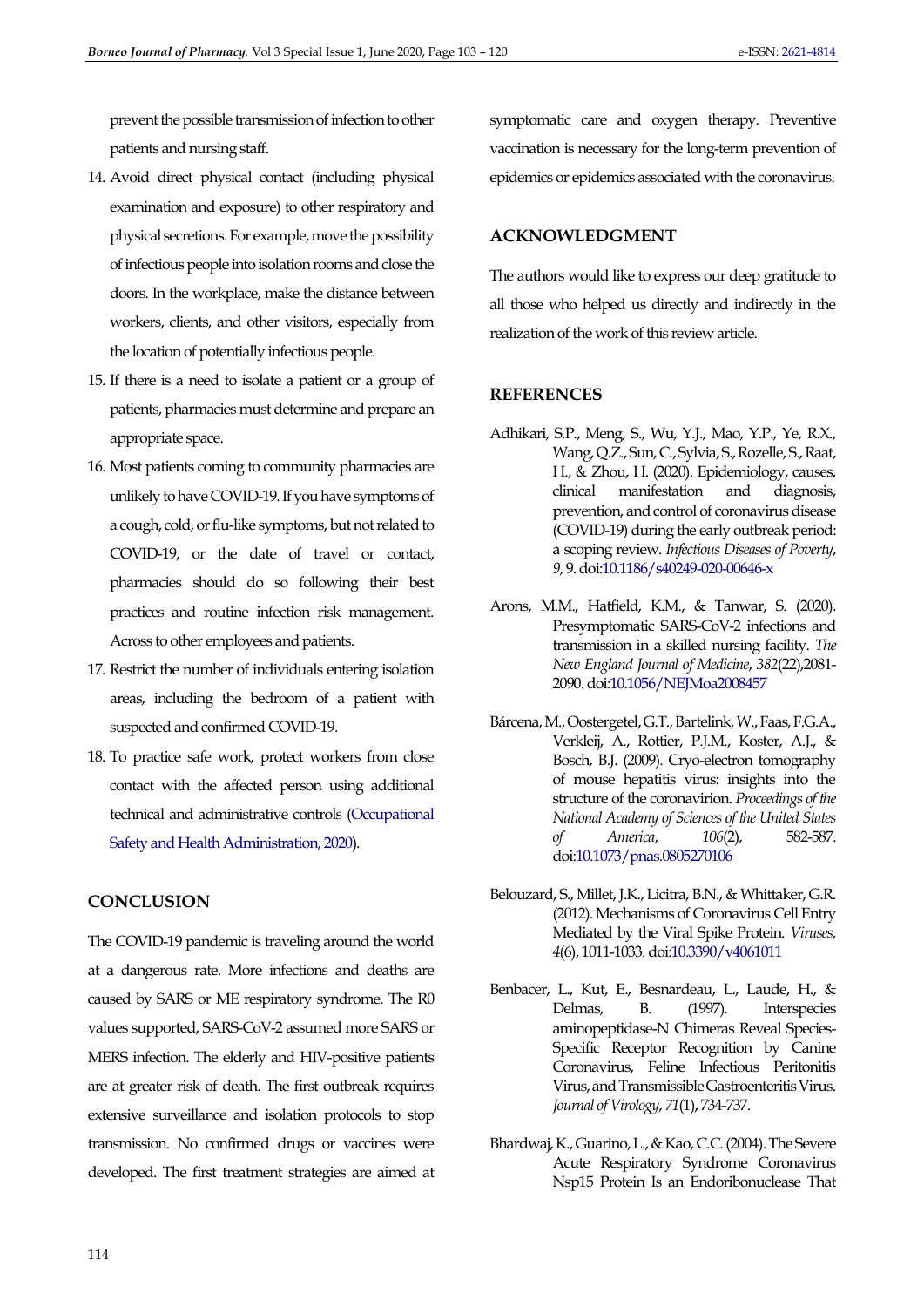Prefers Manganese as a Cofactor. *Journal of Virology*, *78*(22), 12218-12224. do[i:10.1128/jvi.78.22.12218-12224.2004](https://doi.org/10.1128/jvi.78.22.12218-12224.2004)

- <span id="page-12-3"></span>Bhardwaj, K., Sun, J., Holzenburg, A., Guarino, L.A., & Kao, C.C. (2006). RNA Recognition and Cleavage by the SARS Coronavirus Endoribonuclease. *Journal of Molecular Biology*, *361*(2), 243-256. do[i:10.1016/j.jmb.2006.06.021](https://doi.org/10.1016/j.jmb.2006.06.021)
- <span id="page-12-12"></span>Cao, Y.C., Deng, Q.X., & Dai, S.X. (2020). Remdesivir for severe acute respiratory syndrome coronavirus 2 causing COVID-19: An evaluation of the evidence. *Travel Medicine and Infectious Disease*, [Epub ahead of print], 101647. do[i:10.1016/j.tmaid.2020.101647](https://dx.doi.org/10.1016/j.tmaid.2020.101647)
- <span id="page-12-14"></span>Centers for Disease Control and Prevention. (2020).*What you should know about COVID-19 to protect yourself and others*. [https://www.cdc.gov/coronavirus/2019](https://www.cdc.gov/coronavirus/2019-ncov/downloads/2019-ncov-factsheet.pdf) [ncov/downloads/2019-ncov-factsheet.pdf](https://www.cdc.gov/coronavirus/2019-ncov/downloads/2019-ncov-factsheet.pdf)
- <span id="page-12-1"></span>Chatterjee, A., Johnson, M.A., Serrano, P., Pedrini, B., Joseph, J.S., Neuman, B.W., Saikatendu, K., Buchmeier, M.J., Kuhn, P., & Wüthrich, K. (2009). Nuclear Magnetic Resonance Structure Shows That the Severe Acute Respiratory Syndrome Coronavirus-Unique Domain Contains a Macrodomain Fold. *Journal of Virology*, *83*(4), 1823-1836. do[i:10.1128/jvi.01781-08](https://doi.org/10.1128/jvi.01781-08)
- <span id="page-12-2"></span>Chen, S., Liu, D., Tian, J., Kang, H., Guo, D., Jiang, Q., Liu, J., Li, Z., Hu, X., & Qu, L. (2019). Molecular characterization of HLJ-073, a recombinant canine coronavirus strain from China with an ORF3abc deletion. *Archives of Virology*, *164*(8), 2159-2164. do[i:10.1007/s00705-019-04296-9](https://dx.doi.org/10.1007/s00705-019-04296-9)
- <span id="page-12-11"></span>Chen, Z.M., Fu, J.F., Shu, Q., Chen, Y.H., Hua, C.Z., Li, F.B., Lin, R., Tang, L.F., Wang, T.L., Wang, W., Wang, Y.S., Xu, W.Z., Yang, Z.H., Ye, S., Yuan, T.M., Zhang, C.M., & Zhang, Y.Y. (2020). Diagnosis and Treatment Recommendations for Pediatric Respiratory Infection Caused by the 2019 Novel Coronavirus. *World Journal of Pediatrics*, 1-7. do[i:10.1007/s12519-020-00345-5](https://doi.org/10.1007/s12519-020-00345-5)
- <span id="page-12-5"></span>Cheng, Z.J. & Shan, J. (2020). 2019 Novel coronavirus: where we are and what we know. *Infection*, *48*, 155-163. do[i:10.1007/s15010-020-01401-y](https://doi.org/10.1007/s15010-020-01401-y)
- <span id="page-12-9"></span>Cheng, P.K., Wong, D.A., Tong, L.K., Ip, S.M., Lo, A.C.T., Lau, C.S., Yeung, E.Y.H., & Lim, W.W.L. (2004). Viral Shedding Patterns of Coronavirus

in Patients with Probable Severe Acute Respiratory Syndrome. *The Lancet*, *363*(9422), 1699-1700. do[i:10.1016/s0140-6736\(04\)16255-7](https://doi.org/10.1016/s0140-6736(04)16255-7)

- <span id="page-12-13"></span>Choudhary, R. & Sharma, A.K. (2020). Potential use of hydroxychloroquine, ivermectin and azithromycin drugs in fighting COVID-19: trends, scope and relevance. *New Microbes and New Infections*, *35,* 100684. do[i:10.1016/j.nmni.2020.100684](https://dx.doi.org/10.1016/j.nmni.2020.100684)
- <span id="page-12-7"></span>Christian, M.D., Loutfy, M., McDonald, L.C., Martinez, K.F., Ofner, M., Wong, T., Wallington, T., Gold, W.L., Mederski, B., Green, K., & Low, D.E.<br>(2004). Possible SARS Coronavirus Coronavirus Transmission during Cardiopulmonary Resuscitation. *Emerging infectious diseases*, *10*(2), 287-293. do[i:10.3201/eid1002.030700](https://dx.doi.org/10.3201/eid1002.030700)
- <span id="page-12-0"></span>Cornillez-Ty, C.T., Liao, L., Yates, J.R., Kuhn, P., & Buchmeier, M.J. (2009). Severe Acute Respiratory Syndrome Coronavirus Nonstructural Protein 2 Interacts with a Host Protein Complex Involved in Mitochondrial Biogenesis and Intracellular Signaling. *Journal of Virology*, *83*(19), 10314–10318. do[i:10.1128/jvi.00842-09](https://doi.org/10.1128/jvi.00842-09)
- <span id="page-12-8"></span>Dbouk, T. & Drikakis, D. (2020). On coughing and airborne droplet transmission to humans. *Physics of Fluids*, *32*, 053310. do[i:10.1063/5.0011960](https://doi.org/10.1063/5.0011960)
- <span id="page-12-6"></span>Decroly, E., Debarnot, C., Ferron, F., Bouvet, M., Coutard, B., Imbert, I., Gluais, L., Papageorgiou, N., Sharff, A., Bricogne, G., Ortiz-Lombardia, M., Lescar, J., & Canard, B. (2011). Crystal Structure and Functional Analysis of the SARScoronavirus RNA Cap 2'-O-methyltransferase nsp10/nsp16 Complex. *PLoS Pathogens*, *7*(5), e1002059. do[i:10.1371/journal.ppat.1002059](https://doi.org/10.1371/journal.ppat.1002059)
- <span id="page-12-4"></span>Decroly, E., Imbert, I., Coutard, B., Bouvet, M., Selisko, B., Alvarez, K., Gorbalenya, A.E., Snijder, E.J., & Canard, B. (2008). Coronavirus Nonstructural Protein 16 Is a Cap-0 Binding Enzyme Possessing (Nucleoside-2'O)-Methyltransferase Activity. *Journal of Virology*, *82*(16), 8071-8084. do[i:10.1128/jvi.00407-08](https://doi.org/10.1128/jvi.00407-08)
- <span id="page-12-10"></span>Delmas, B., Gelfi, J., L'Haridon, R., Vogel, L.K., Sjoestoem, H., Noren, O., & Laude, H. (1992). Aminopeptidase N Is a Major Receptor for the Entero-Pathogenic Coronavirus TGEV. *Nature*, *357*(6377), 417-420. do[i:10.1038/357417a0](https://doi.org/10.1038/357417a0)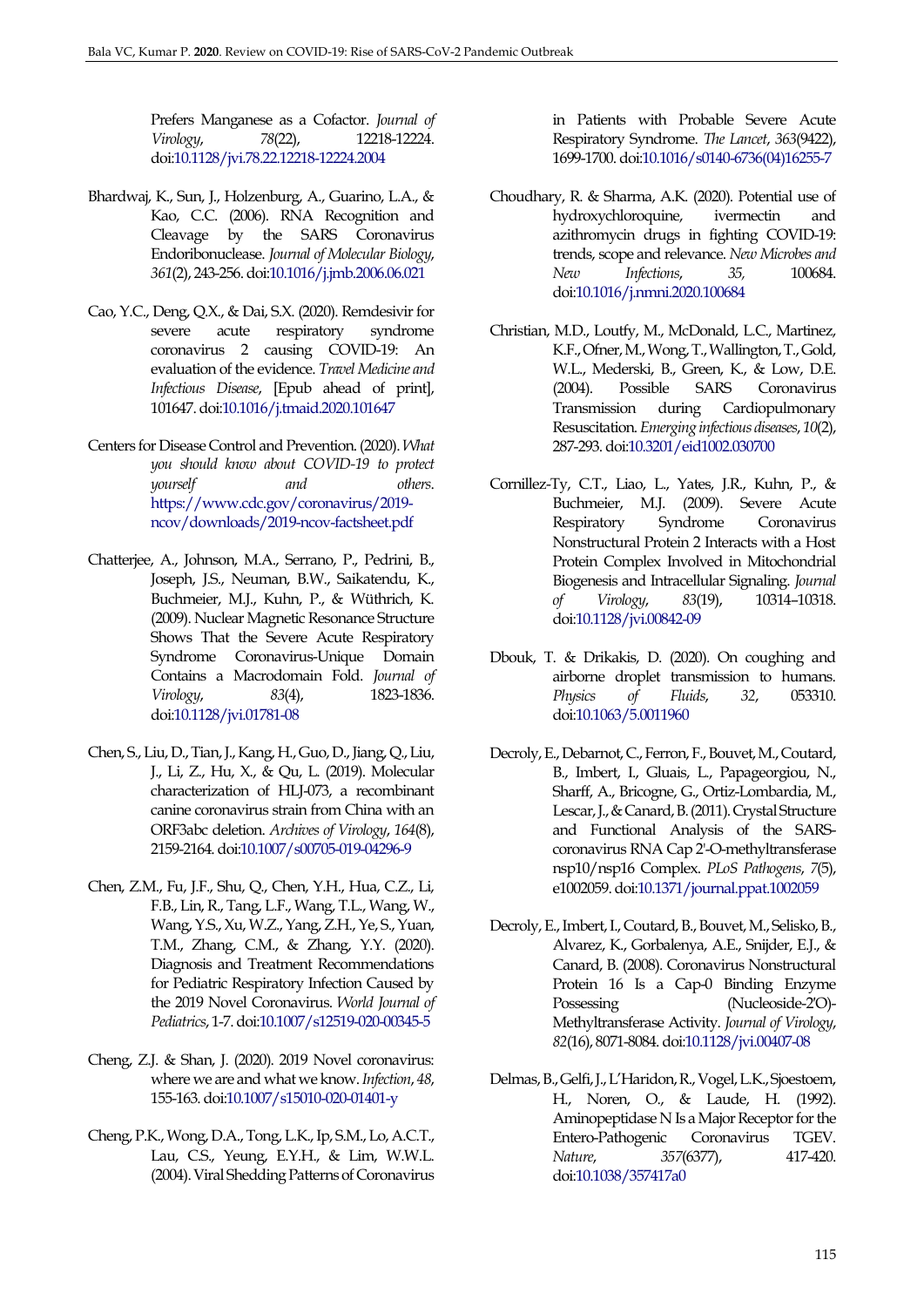- <span id="page-13-1"></span>Dhama, K., Pawaiya, R.V.S., Chakraborty, S., Tiwari, R., Saminathan, M., & Verma, A.K. (2014). Coronavirus infection in equines: A review. *Asian Journal of Animal and Veterinary Advances*, *9*(3), 164-176. do[i:10.3923/ajava.2014.164.176](http://dx.doi.org/10.3923/ajava.2014.164.176)
- <span id="page-13-2"></span>Drosten, C., Gunther, S., Preiser, W., van der Werf, S., Brodt, R., Berger, S., Panning, M., Kolesnikova, L., Eickmann, M., Escriou, N., Grywna, K., Kramme, S., Manuguerra, C., Muller, S., Rickerts, V., Sturmer, M., Vieth, S., Klenk, H.D., Osterhaus, A.D.M.E., Schmitz, H., & Doerr, H.W. (2003). Identification of a Novel Coronavirus in Patients with Severe Acute Respiratory Syndrome. *The New England Journal of Medicine*, 348(20), 1967-1976. do[i:10.1056/nejmoa030747](https://doi.org/10.1056/nejmoa030747)
- <span id="page-13-11"></span>Eckerle, L.D., Becker, M.M., Halpin, R.A., Li, K., Venter, E., Lu, X., Scherbakova, S., Graham, R.L., Baric, R.S., Stockwell, T.B., Spiro, D.J., & Denison, M.R. (2010). Infidelity of SARS-CoV Nsp14 exonuclease Mutant Virus Replication Is Revealed by Complete Genome Sequencing. *PLoS Pathogens*, *6*(5), e1000896. do[i:10.1371/journal.ppat.1000896](https://doi.org/10.1371/journal.ppat.1000896)
- <span id="page-13-12"></span>Eckerle, L.D., Lu, X., Sperry, S.M., Choi, L., & Denison, M.R. (2007). High Fidelity of Murine Hepatitis Virus Replication Is Decreased in nsp14 Exoribonuclease Mutants. *Journal of Virology*, *81*(22), 12135-12144. do[i:10.1128/jvi.01296-07](https://doi.org/10.1128/jvi.01296-07)
- <span id="page-13-10"></span>Egloff, M.P., Ferron, F., Campanacci, V., Longhi, S., Rancurel, C., Dutarte, H., Snijder, E.J., Gorbalenya, A.E., Cambilau, C., & Canard, B. (2004). The Severe Acute Respiratory Syndrome-Coronavirus Replicative Protein nsp9 Is a Single-Stranded RNA-binding Subunit Unique in the RNA Virus World. *Proceedings of the National Academy of Sciences of the United States of America*, *101*(11), 3792-3796. do[i:10.1073/pnas.0307877101](https://doi.org/10.1073/pnas.0307877101)
- <span id="page-13-6"></span>Egloff, M.P., Malet, H., Putics A., Heinonen, M., Dutarte, H., Frangeul, A., Gruez, A., Campanacci, V., Cambillau, C., Ziebuhr, J., Ahola, T., & Canard, B. (2006). Structural and Functional Basis for ADP-Ribose and Poly(ADP-Ribose) Binding by Viral Macro Domains. *Journal of Virology*, *80*(17), 8493–8502. do[i:10.1128/JVI.00713-06](https://dx.doi.org/10.1128/JVI.00713-06)
- <span id="page-13-7"></span>Eriksson, K.K., Cervantes-Barragán, L., Ludewig, B., & Thiel, V. (2008). Mouse Hepatitis Virus Liver Pathology Is Dependent on ADP-ribose-1'' phosphatase, a Viral Function Conserved in

the Alpha-Like Supergroup. *Journal of Virology*, *82*(24), 12325-12334. do[i:10.1128/jvi.02082-08](https://doi.org/10.1128/jvi.02082-08)

- <span id="page-13-3"></span>Fan, Y., Zhao, K., Shi, Z.L., & Zhou, P. (2019). Bat Coronaviruses in China. *Viruses*, *11*(3), 210. do[i:10.3390/v11030210](https://dx.doi.org/10.3390/v11030210)
- <span id="page-13-8"></span>Frieman, M., Ratia, K., Johnston, R.E., Mesecar, A.D., & Baric, R.S. (2009). Severe Acute Respiratory Syndrome Coronavirus Papain-Like Protease Ubiquitin-Like Domain and Catalytic Domain Regulate Antagonism of IRF3 and NF-kappaB Signaling. *Journal of Virology*, *83*(13), 6689-6705. do[i:10.1128/jvi.02220-08](https://doi.org/10.1128/jvi.02220-08)
- <span id="page-13-14"></span>Fu, L., Wang, B., Yuan, T., Chen, X., Ao, Y., Fitzpatrick, T., Li, P., Zhou, Y., Lin, Y.F., Duan, Q., Luo, G., Fan, S., Lu, Y., Feng, A., Zhan, Y., Liang, B., Cai, W., Zhang, L., Du, X., Li, L., Shu, Y., & Zou, H. (2020). Clinical characteristics of coronavirus disease 2019 (COVID-19) in China: A systematic review and meta-analysis. *Journal of Infection*, *80(6)*, do[i:10.1016/j.jinf.2020.03.041](https://dx.doi.org/10.1016/j.jinf.2020.03.041)
- <span id="page-13-9"></span>Gadlage, M.J., Sparks, J.S., Beachboard, D.C., Cox, R.G., Doyle, J.D., Stobart, C.C., & Denison, M.R. (2010). Murine Hepatitis Virus Nonstructural Protein 4 Regulates Virus-Induced Membrane Modifications and Replication Complex Function. *Journal of Virology*, *84*(1), 280-290. do[i:10.1128/jvi.01772-09](https://doi.org/10.1128/jvi.01772-09)
- <span id="page-13-5"></span>Graham, R.L., Sims, A.C., Brockway, S.M., Baric, R.S., & Denison, M.R. (2005). The nsp2 replicase proteins of murine hepatitis virus and severe acute respiratory syndrome coronavirus are dispensable for viral replication. *Journal of Virology*, *79*(21), 13399-13411. do[i:10.1128/jvi.79.21.13399-13411.2005](https://doi.org/10.1128/jvi.79.21.13399-13411.2005)
- <span id="page-13-4"></span>Guo, Y.R., Cao, Q.D., Hong, Z.S., Tan, Y.Y., Chen S.D., Jin, H.J., Tan, K.S., Wang, D.Y., & Yan, Y. (2020). The origin, transmission and clinical therapies on coronavirus disease 2019 (COVID-19) outbreak – an update on the status. *Military Medical Research, 7*, 11. do[i:10.1186/s40779-020-](https://doi.org/10.1186/s40779-020-00240-0) [00240-0](https://doi.org/10.1186/s40779-020-00240-0)
- <span id="page-13-13"></span>de Haan, C.A.M. & Rottier, P.J.M. (2005). Molecular Interactions in the Assembly of Coronaviruses. *Advances in Virus Research*, *64*, 165-230. do[i:10.1016/s0065-3527\(05\)64006-7](https://doi.org/10.1016/s0065-3527(05)64006-7)
- <span id="page-13-0"></span>Hafeez, A., Ahmad, S., Siddqui, S.A., Ahmad, M., & Mishra, S. (2020). A Review of COVID-19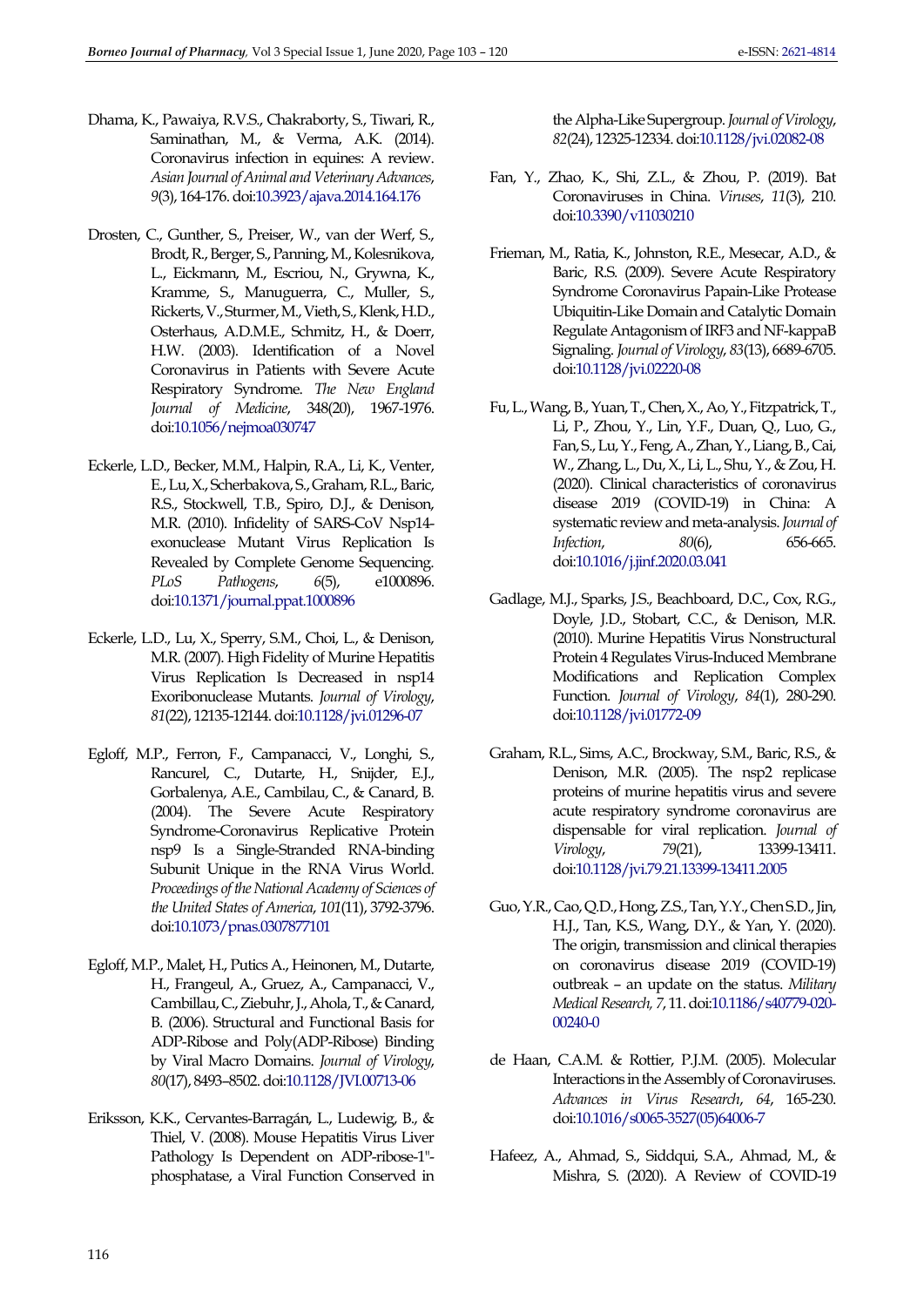(Coronavirus Disease-2019) Diagnosis, Treatments and Prevention. *Eurasian Journal of Medical Sciences and Oncology*, *4*(2), 116-125. do[i:10.14744/ejmo.2020.90853](http://doi.org/10.14744/ejmo.2020.90853)

- <span id="page-14-0"></span>Hassan, S.A., Sheikh, F.N., Jamal, S., Ezeh, J.K., & Akhtar, A. (2020). Coronavirus (COVID-19): A Review of Clinical Features, Diagnosis, and Treatment. *Cureus*, *12*(3), e7355. do[i:10.7759/cureus.7355](https://dx.doi.org/10.7759/cureus.7355)
- <span id="page-14-11"></span>Hofmann, H., Pyrc, K., van der Hoek, L., Geier, M., Berkhout, B., & Pöhlmann, S. (2005). Human Coronavirus NL63 Employs the Severe Acute Respiratory Syndrome Coronavirus Receptor for Cellular Entry. *Proceedings of the National Academy of Sciences of the United States of America*, *102*(22), 7988-7993. do[i:10.1073/pnas.0409465102](https://doi.org/10.1073/pnas.0409465102)
- <span id="page-14-1"></span>Hui, D.S., Azhar, I.E., Madani, T.A., Ntoumi, F., Kock, R., Dar, O., Ippolito, G., Mchugh, T.D., Memish, Z.A., Drosten, C., Zumla, A., & Petersen, E. (2020). The Continuing 2019-nCoV Epidemic Threat of Novel Coronaviruses to Global Health - The Latest 2019 Novel Coronavirus Outbreak in Wuhan, China. *International Journal of Infectious Diseases*, *91*, 264-266. do[i:10.1016/j.ijid.2020.01.009](https://doi.org/10.1016/j.ijid.2020.01.009)
- <span id="page-14-6"></span>Hurst, K.R., Koetzner, C.A., & Masters, P.S. (2013). C Characterization of a Critical Interaction between the Coronavirus Nucleocapsid Protein and Nonstructural Protein 3 of the Viral Replicase-Transcriptase Complex. *Journal of virology*, *87*(16), 9159-9172. do[i:10.1128/JVI.01275-13](https://dx.doi.org/10.1128/JVI.01275-13)
- <span id="page-14-8"></span>Ivanov, K.A. & Ziebuhr, J. (2004). Human Coronavirus 229E Nonstructural Protein 13: Characterization of Duplex-Unwinding, Nucleoside Triphosphatase, and RNA 5′- Triphosphatase Activities. *Journal of Virology*, *78*(14), 7833-7838. do[i:10.1128/JVI.78.14.7833-](https://dx.doi.org/10.1128/JVI.78.14.7833-7838.2004) [7838.2004](https://dx.doi.org/10.1128/JVI.78.14.7833-7838.2004)
- <span id="page-14-9"></span>Ivanov, K.A., Thiel, V., Dobbe, J.C., van der Meer, Y., Snijder, E.J., & Ziebuhr, J. (2004). Multiple Enzymatic Activities Associated with Severe Acute Respiratory Syndrome Coronavirus Helicase. *Journal of Virology*, *78*(11), 5619-5632. do[i:10.1128/jvi.78.11.5619-5632.2004](https://doi.org/10.1128/jvi.78.11.5619-5632.2004)
- <span id="page-14-3"></span>Ji, W., Wang, W., Zhao, X., Zai, J., & Li, X. (2020). Cross‐ species transmission of the newly identified coronavirus 2019‐nCoV. *Journal of Medical Virology*, *92*(4), 433-440. do[i:10.1002/jmv.25682](https://doi.org/10.1002/jmv.25682)
- <span id="page-14-13"></span>Jin, Y.H., Cai, L., Cheng, Z.S., Cheng, H., Deng, T., Fan, Y.P., Fang, C., Huang, D., Huang, L.Q., Huang, Q., Han, Y., Hu, B., Hu, F., Li, B.H., Li, Y.R., Liang, K., Lin, L.K., Luo, L.S., Ma, J., Ma, L.L., Peng, Z.Y., Pa, Y.B., Pan, Z.Y., Ren, X.Q., Sun, H.M., Wang, Y., Wang, Y.Y., Wang, H., Wei, C.J., Wu, D.F., Xia, J., Xiong, Y., Xu, H.B., Yao, X.M., Yuan, Y.F., Ye, T.S., Zhang, X.C., Zhang, Y.W., Zhang Y.G., Zhang, H.M., Zhao, Y., Zhao, M.J., Zi, H., Zeng, X.T., Wang, Y.Y., Wang, X.H., & he Zhongnan Hospital of Wuhan University Novel Coronavirus Management and Research Team, Evidence-Based Medicine Chapter of China International Exchange and Promotive Association for Medical and Health Care. (2020). A rapid advice guideline for the diagnosis and treatment of 2019 novel coronavirus (2019-nCoV) infected pneumonia (standard version). *Military Medical Research*, *7*, 4. do[i:10.1186/s40779-020-0233-6](https://dx.doi.org/10.1186/s40779-020-0233-6)
- <span id="page-14-7"></span>Klausegger, A., Strobl, B., Regl, G., Kaser, A., Luytjes, W., & Vlasak, R. (1999). Identification of a Coronavirus Hemagglutinin-Esterase with a Substrate Specificity Different from Those of Influenza C Virus and Bovine Coronavirus. *Journal of Virology*, *73*(5), 3737-3743
- <span id="page-14-12"></span>Krijnse-Locker, J., Ericsson, M., Rottier, P.J., & Griffiths, G. (1994). Characterization of the Budding Compartment of Mouse Hepatitis Virus: Evidence That Transport from the RER to the Golgi Complex Requires Only One Vesicular Transport Step. *The Journal of Cell Biology*, *124*(1), 55-70. do[i:10.1083/jcb.124.1.55](https://doi.org/10.1083/jcb.124.1.55)
- <span id="page-14-4"></span>Kumar, P., Ahmad, M.I., & Singh, S. (2020). COVID-19: A devastating pandemic. *Pharmaceutical Sciences*, [Epub ahead of print], 1-26. do[i:10.34172/PS.2020.34](http://doi.org/10.34172/PS.2020.34)
- <span id="page-14-5"></span>Kuo, L. & Masters, P.S. (2013). Functional analysis of the murine coronavirus genomic RNA packaging signal. *Journal of virology*, *87*(9), 5182-5192. do[i:10.1128/jvi.00100-13](https://doi.org/10.1128/jvi.00100-13)
- <span id="page-14-10"></span>Li, B.X., Ge, J.W., & Li, Y.J. (2007). Porcine Aminopeptidase N Is a Functional Receptor for the PEDV Coronavirus. *Virology*, *365*(1), 166-172. do[i:10.1016/j.virol.2007.03.031](https://doi.org/10.1016/j.virol.2007.03.031)
- <span id="page-14-2"></span>Li, H., Liu, S.M., Yu, X.H., Tang, S.L., & Tang, C.K. (2020). Coronavirus disease 2019 (COVID-19): current status and future perspectives. *International*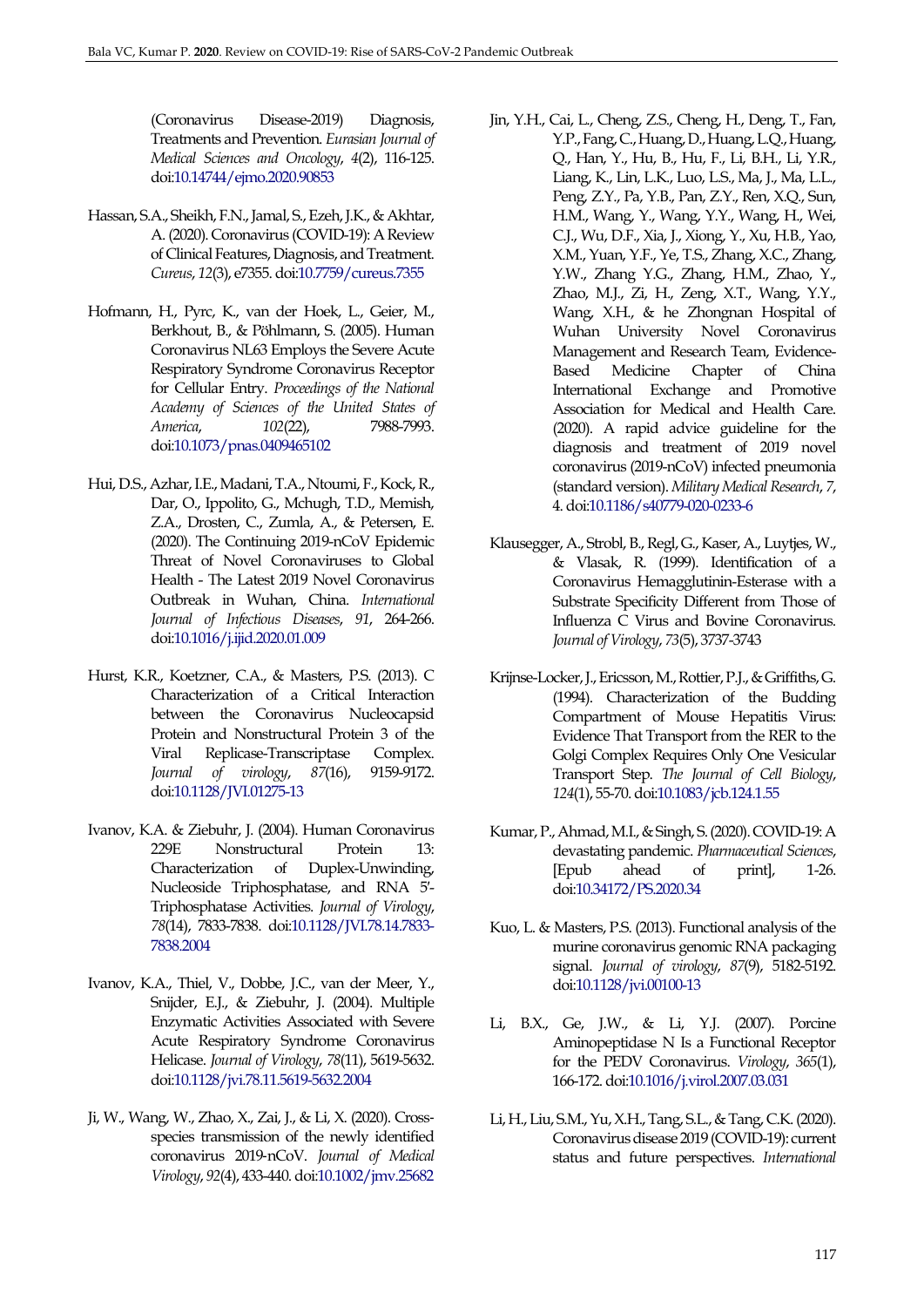*Journal of Antimicrobial Agents,* 105951. do[i:10.1016/j.ijantimicag.2020.105951](https://dx.doi.org/10.1016/j.ijantimicag.2020.105951)

- <span id="page-15-9"></span>Li, W., Moore, M.J., Vasilieva, N., Sui, J., Wong, S.K., Berne, M.A., Somasundaran, M., Sullivan, J.L., Luzuriaga, K., Greenough, T.C., Choe, H., & Farzan, M. (2003). Angiotensin-converting Enzyme 2 Is a Functional Receptor for the SARS Coronavirus. *Nature*, *426*(6965), 450-454. do[i:10.1038/nature02145](https://doi.org/10.1038/nature02145)
- <span id="page-15-1"></span>Long, J.B. & Ehrenfeld, J.M. (2020). The Role of Augmented Intelligence (AI) in Detecting and Preventing the Spread of Novel Coronavirus. *Journal of Medical* Systems, *44*(3), 59. do[i:10.1007/s10916-020-1536-6](https://doi.org/10.1007/s10916-020-1536-6)
- <span id="page-15-0"></span>Lu, R., Zhao, X., Li, J., Niu, P., Yang, B., Wu, H., Wang, W., Song, H., Huang, B., Zhu, N., Bi, Y., Ma, X., Zhang, F., Wang, L., Hu, T., Zhou, H., Hu, Z., Zhou, W., Zhao, L., Chen, J., Meng, Y., Wang, J., Lin, Y., Yuan, J., Xie, Z., Ma, J., Liu, W.J., Wang, D., Xu, W., Holmes, E.C., Gao, G.F., Wu, G., Chen, W., Shi, W., & Tan W. (2020). Genomic characterisation and epidemiology of 2019 novel coronavirus: implications for virus origins and receptor binding. *The Lancet*, *395*(10224), 565-574. do[i:10.1016/S0140-](https://doi.org/10.1016/S0140-6736(20)30251-8) [6736\(20\)30251-8](https://doi.org/10.1016/S0140-6736(20)30251-8)
- <span id="page-15-4"></span>McBride, R., van Zyl, M., & Fielding, B.C. (2014). The coronavirus nucleocapsid is a multifunctional<br>protein. *Viruses,* 6(8), 2991-3018. protein. *Viruses*, *6*(8), 2991-3018. do[i:10.3390/v6082991](https://doi.org/10.3390/v6082991)
- <span id="page-15-3"></span>Molenkamp, R. & Spaan, W.J. (1997). Identification of a Specific Interaction Between the Coronavirus Mouse Hepatitis Virus A59 Nucleocapsid Protein and Packaging Signal. *Virology*, *239*(1), 78-86. do[i:10.1006/viro.1997.8867](https://doi.org/10.1006/viro.1997.8867)
- <span id="page-15-8"></span>Nedellec, P., Dveksler, G.S., Daniels, E., Turbide, C., Chow, B., Basile, A.A., Holmes, K.V., & Beauchemin, N. (1994). Bgp2, a New Member of the Carcinoembryonic Antigen-Related Gene Family, Encodes an Alternative Receptor for Mouse Hepatitis Viruses. *Journal of Virology*, *68*(7), 4525-4537
- <span id="page-15-13"></span>Occupational Safety and Health Administration. (2020). *COVID-19: Control and Prevention*. [https://www.osha.gov/SLTC/covid-](https://www.osha.gov/SLTC/covid-19/controlprevention.html)[19/controlprevention.html](https://www.osha.gov/SLTC/covid-19/controlprevention.html)
- <span id="page-15-11"></span>Okba, N.M.A., Muller, M.A., Li, W., Wang, C., GeurtsvanKessel, C.H., Corman, V.M.,

Lamers, M.M., Sikkema, R.S., de Bruin, E., Chandler, F.D., Yazdanpanah, Y., Hingrat, Q.L., Descamps, D., Houhou-Fidouh, N., Reusken, C.B.E.M., Bosch, B.J., Drosten, C., Koopmans, M.P.G., & Haagmans, B.L. (2020). Severe Acute Respiratory Syndrome Coronavirus 2−Specific Antibody Responses in Coronavirus Disease 2019 Patients. *Emerging Infectious Diseases*, *26*(7), [Epub ahead of print]. do[i:10.3201/eid2607.200841](https://doi.org/10.3201/eid2607.200841)

- <span id="page-15-6"></span>Oostra, M., Hagemeijer, M.C., van Gent, M., Bekker, C.P.J., te Lintelo, E.G., Rottier, P.J.M., & de Haan, C.A.M. (2008). Topology and Membrane Anchoring of the Coronavirus Replication Complex: Not All Hydrophobic Domains of nsp3 and nsp6 Are Membrane Spanning. *Journal of Virology*, *82*(24), 12392- 12405. do[i:10.1128/jvi.01219-08](https://doi.org/10.1128/jvi.01219-08)
- <span id="page-15-12"></span>Porfidia, A. & Pola, R. (2020). Venous thromboembolism and heparin use in COVID-19 patients: juggling between pragmatic choices, suggestions of medical societies. *Journal of Thrombosis and Thrombolysis*, [Epub ahead of print], 1-4. do[i:10.1007/s11239-020-02125-4](https://dx.doi.org/10.1007/s11239-020-02125-4)
- <span id="page-15-10"></span>Raj, V.S., Mou, H., Smits, S.L., Dekkers, D.H.W., Müller, M.A., Dijkman, R., Muth, D., Demmers, J.A.A., Zaki, A., Fouchier, R.A.M., Thiel, V., Drosten, C., Rottier, P.J.M., Osterhaus, A.D.M.E., Bosch, B.J., & Haagmans, B.L. (2013). Dipeptidyl peptidase 4 is a functional receptor for the emerging human coronavirus-EMC. *Nature*, *495*(7440), 251-254. do[i:10.1038/nature12005](https://doi.org/10.1038/nature12005)
- <span id="page-15-2"></span>Schoeman, D. & Fielding, B.C. (2019). Coronavirus envelope protein: current knowledge. *Virology Journal*, *16*, 69. do[i:10.1186/s12985-019-1182-0](https://doi.org/10.1186/s12985-019-1182-0)
- <span id="page-15-7"></span>Schultze, B. & Herrler, G. (1992). Bovine Coronavirus Uses N-acetyl-9-O-acetylneuraminic Acid as a Receptor Determinant to Initiate the Infection of Cultured Cells. *Journal of General Virology*, *73*(4), 901-906. do[i:10.1099/0022-1317-73-4-901](https://doi.org/10.1099/0022-1317-73-4-901)
- <span id="page-15-5"></span>Serrano, P., Johnson, M.A., Chatterjee, A., Neuman, B.W., Joseph, J.S., Buchmeier, M.J., Kuhn, P., & Wüthrich, K. (2009). Nuclear Magnetic Resonance Structure of the Nucleic Acid-Binding Domain of Severe Acute Respiratory Syndrome Coronavirus Nonstructural Protein 3. *Journal of Virology*, *83*(24), 12998-13008. do[i:10.1128/jvi.01253-09](https://doi.org/10.1128/jvi.01253-09)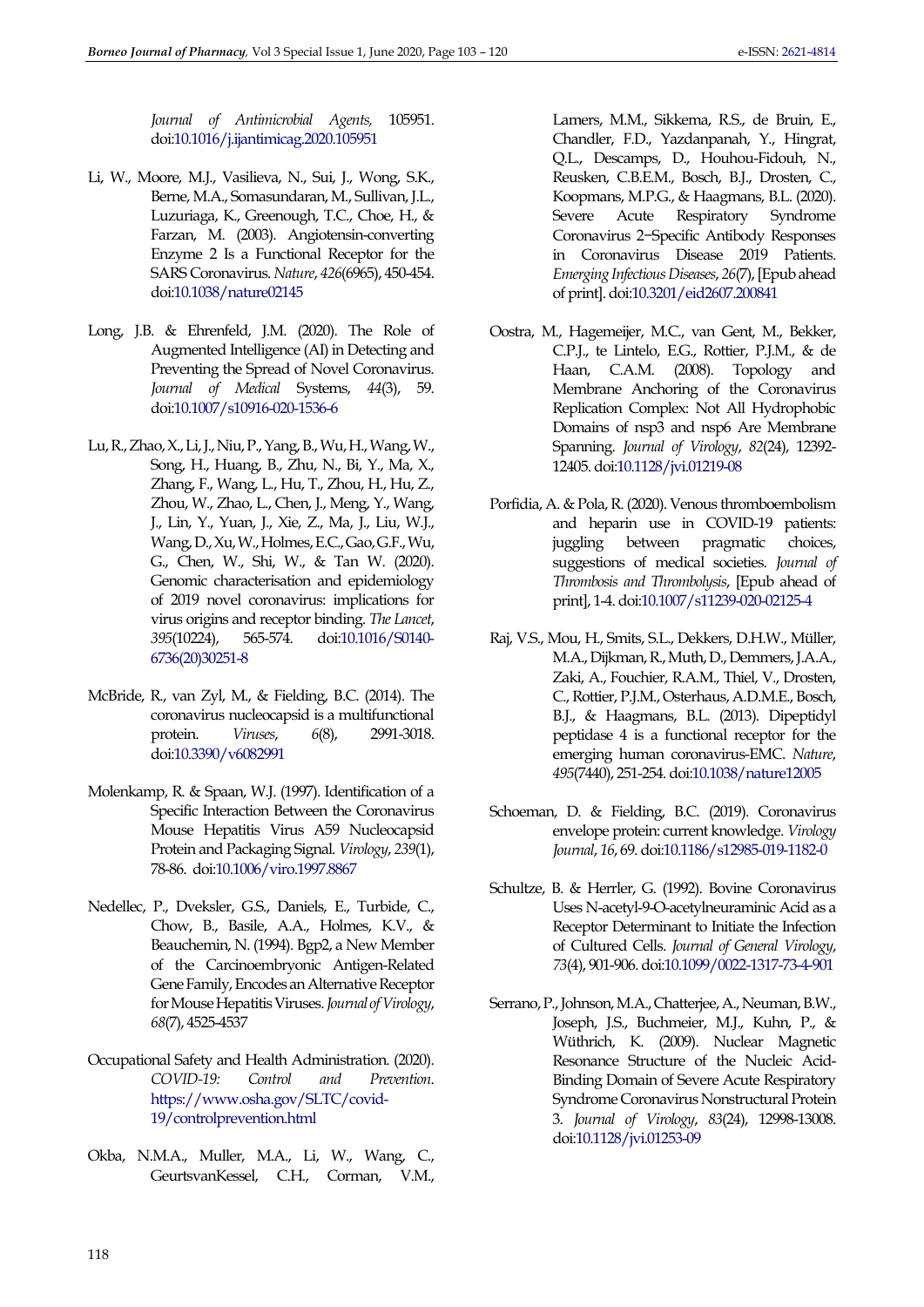- <span id="page-16-13"></span>Shen, K., Yang, Y., Wang, T., Zhao, D., Jiang, Y., Jin, R., Zheng, Y., Xu, B., Xie, Z., Lin, L., Shang, Y., Lu, X., Shu, S., Bai, Y., Deng, J., Lu, M., Ye, L., Wang, X., Wang, Y., & Gao, L. (2020). Diagnosis, Treatment, and Prevention of 2019 Novel Coronavirus Infection in Children: Experts' Consensus Statement. *World Journal of Pediatrics*, *7*, 1-9. do[i:10.1007/s12519-020-00343-](https://doi.org/10.1007/s12519-020-00343-7) [7](https://doi.org/10.1007/s12519-020-00343-7)
- <span id="page-16-17"></span>Singhal, T. (2020). A Review of Coronavirus Disease-2019 (COVID-19). *Indian Journal of Pediatrics, 8*(4), 281-286. do[i:10.1007/s12098-020-03263-6](https://dx.doi.org/10.1007/s12098-020-03263-6)
- <span id="page-16-3"></span>Sturman, L.S., Holmes, K.V., & Behnke, J. (1980). Isolation of coronavirus envelope glycoproteins and interaction with the viral nucleocapsid*. Journal of Virology*, *33*(1), 449-462
- <span id="page-16-16"></span>Taghizadeh-Hesary, F. & Akbari, H. (2020). The powerful immune system against powerful COVID-19: A hypothesis. *Medical Hypotheses*, *140*, 109762. do[i:10.1016/j.mehy.2020.109762](https://dx.doi.org/10.1016/j.mehy.2020.109762)
- <span id="page-16-9"></span>Tooze, J., Tooze, S., & Warren, G. (1984). Replication of Coronavirus MHV-A59 in Sac- Cells: Determination of the First Site of Budding of Progeny Virions. *European Journal of Cell Biology*, *33*(2), 281-293
- <span id="page-16-12"></span>Trafton, A., Chu, J., & Chandler, D.L. (2020). *Covid-19 diagnostic based on MIT technology might be tested on patient samples soon*. [http://news.mit.edu/2020/covid-19](http://news.mit.edu/2020/covid-19-diagnostic-test-prevention-0312) [diagnostic-test-prevention-0312](http://news.mit.edu/2020/covid-19-diagnostic-test-prevention-0312)
- <span id="page-16-6"></span>Tresnan, D.B., Levis, R., & Holmes, K.V. (1996). Feline aminopeptidase N serves as a receptor for feline, canine, porcine, and human coronaviruses in serogroup I. *Journal of Virology*, 70(12), 8669-8674
- <span id="page-16-8"></span>Williams, R.K., Jiang, G.S., & Holmes, K.V. (1991). Receptor for mouse hepatitis virus is a member of the carcinoembryonic antigen family of glycoproteins. *Proceedings of the National Academy of Sciences of the United States of America*, *88*(13), 5533-5536. do[i:10.1073/pnas.88.13.5533](https://dx.doi.org/10.1073/pnas.88.13.5533)
- <span id="page-16-11"></span>World Health Organization. (2020). *Coronavirus disease (COVID-19) technical guidance: Laboratory testing for 2019-nCoV in humans*. [https://www.who.int/emergencies/diseases](https://www.who.int/emergencies/diseases/novel-coronavirus-2019/technical-guidance/laboratory-guidance) [/novel-coronavirus-2019/technical](https://www.who.int/emergencies/diseases/novel-coronavirus-2019/technical-guidance/laboratory-guidance)[guidance/laboratory-guidance](https://www.who.int/emergencies/diseases/novel-coronavirus-2019/technical-guidance/laboratory-guidance)
- <span id="page-16-0"></span>Worldometer. (2020). *COVID-19 Coronavirus Pandemic*. [https://www.worldometers.info/coronaviru](https://www.worldometers.info/coronavirus/) [s/](https://www.worldometers.info/coronavirus/)
- <span id="page-16-2"></span>Wu, F., Zhao, S., Yu, B., Chen, Y.M., Wang, W., Song, Z.G., Hu, Y., Tao, Z.W., Tian, J.H., Pei, Y.Y., Yuan, M.L., Zhang, Y.L., Dai, F.H., Liu, Y., Wang, Q.M., Zheng, J.J., Xu, L., Holmes, E.C., & Zhang, Y.Z. (2020a). A new coronavirus associated with human respiratory disease in China. *Nature*, *579*(7798), 265-269. do[i:10.1038/s41586-020-2008-3](https://doi.org/10.1038/s41586-020-2008-3)
- <span id="page-16-14"></span>Wu, R., Wu, L., Kuo, H.C.D., Shannar, A., Peter, R., Chou, P.J., Li, S., Hudlikar, R., Liu, X., Liu, Z., Poiani, G.J., Amorosa, L., Brunetti, L., & Kong, A.N. (2020b). An Update on Current Therapeutic Drugs Treating COVID-19. *Current Pharmacology Reports*, [Epub ahead of print], 1- 15. do[i:10.1007/s40495-020-00216-7](https://dx.doi.org/10.1007/s40495-020-00216-7)
- <span id="page-16-4"></span>Xu, X., Liu, Y., Weiss, S., Arnold, E., Sarafianos, S.G., & Ding, J. (2003). Molecular Model of SARS Coronavirus Polymerase: Implications for Biochemical Functions and Drug Design. *Nucleic Acids Research*, *31*(24), 7117-7130. do[i:10.1093/nar/gkg916](https://doi.org/10.1093/nar/gkg916)
- <span id="page-16-15"></span>Yavuz, S.S. & Unal, S. (2020). Antiviral treatment of COVID-19. *Turkish Journal of Medical Sciences*, *50*(3), 611-619. do[i:10.3906/sag-2004-145](https://dx.doi.org/10.3906/sag-2004-145)
- <span id="page-16-7"></span>Yeager, C.L., Ashmun, R.A., Williams, R.K., Cardellichio, C.B., Shapiro, L.H., Look, A.T., & Holmes, K.V. (1992). Human Aminopeptidase N Is a Receptor for Human Coronavirus 229E. *Nature*, *357*(6377), 420-422. do[i:10.1038/357420a0](https://doi.org/10.1038/357420a0)
- <span id="page-16-10"></span>Yi, Y., Lagniton, P.N.P., Ye, S., Li, E., & Xu, R.H. (2020). COVID-19: what has been learned and to be learned about the novel coronavirus disease. *International Journal of Biological Sciences, 16*(10), 1753-1766. do[i:10.7150/ijbs.45134](https://dx.doi.org/10.7150/ijbs.45134)
- <span id="page-16-5"></span>Yu, I.T.S., Li, Y., Wong, T.W., Tam, W., Chan, A.T., Lee, J.H.W., Leung, D.Y.C., & Ho, T. (2004). Evidence of Airborne Transmission of the Severe Acute Respiratory Syndrome Virus. *The New England Journal of Medicine*, *350*(17), 1731-1739. do[i:10.1056/nejmoa032867](https://doi.org/10.1056/nejmoa032867)
- <span id="page-16-1"></span>Zaki, A.M., van Boheemen, S., Bestebroer, T.M., Osterhaus, A.D.M.E, & Fouchier, R.A.M. (2012). Brief Report: Isolation of a Novel Coronavirus from a Man with Pneumonia in